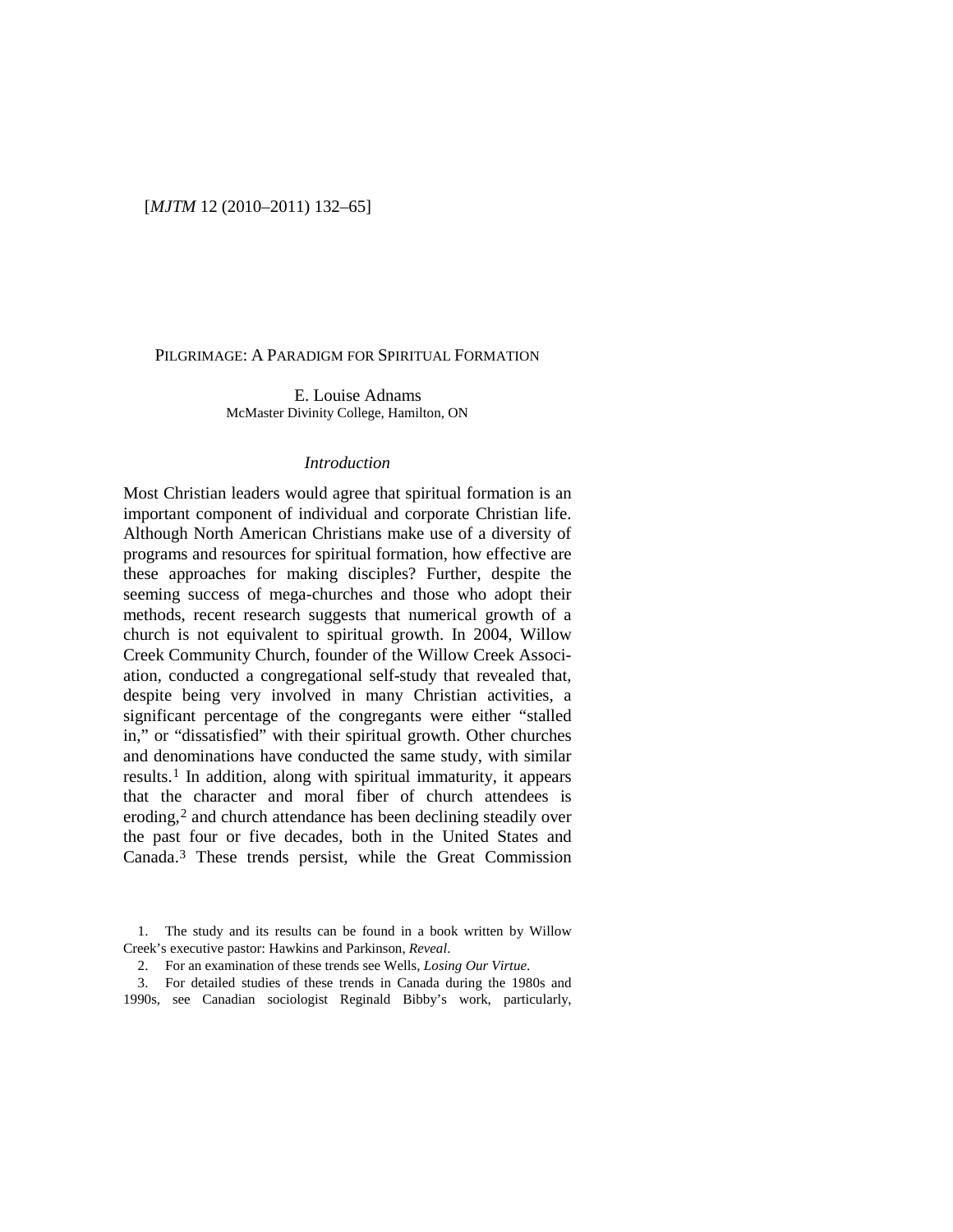remains, to "go and make disciples, teaching them to obey all that I have commanded you" (Matt 18:20).[4](#page-1-0) The means for reaching maturity in Christ is a matter for discussion. This paper will propose a way to think differently and more deeply about spiritual formation for the character and task of the church in twenty-first-century Canada.

To begin, I will adopt the term "spiritual formation" to speak synonymously of the making of disciples and discipleship, and will establish a working definition of that term. Next, I will briefly examine the concept of developing a paradigm for spiritual formation and will delineate criteria for such a paradigm. Subsequently, from the perspective of Practical Theology, the paper will engage with culture, Scripture and Christian tradition, and personal experience to create a viable paradigm for spiritual formation. From there, the paper will suggest how the paradigm of pilgrimage could be implemented for individual and corporate use. Finally, the paper will evaluate the pilgrimage paradigm in relation to the established definition of spiritual formation and the criteria for paradigms.

Although many definitions have emerged to capture the essence of spiritual formation, at times they are inadequate. While definitions might include ideas that spiritual formation is a process whereby a person is conformed to the image of Christ for serving others,<sup>[5](#page-1-1)</sup> the Westminster Shorter Catechism reminds us that, "The chief end of [people] is to glorify God and to enjoy him forever."<sup>[6](#page-1-2)</sup> Accordingly, it is good to develop a definition of spiritual formation that focuses first on the vertical *telos*, then the horizontal. Thus, for the purposes of this paper, *Christian spiritual formation is the transformative movement towards being conformed to the image of Christ for the glory of God and* 

*Fragmented Gods*. For more recent and somewhat optimistic surveys see, Posterski and Barker, *Where's a Good Church?*; Bibby, *Restless Gods*.

<span id="page-1-0"></span><sup>4.</sup> All Scripture references are taken from the NIV unless otherwise indicated.

<span id="page-1-2"></span><span id="page-1-1"></span><sup>5.</sup> For an example of such a definition, see Mulholland, *Invitation to a Journey*, 12.

<sup>6</sup>*. The Westminster Shorter Catechism* (1674), line 2.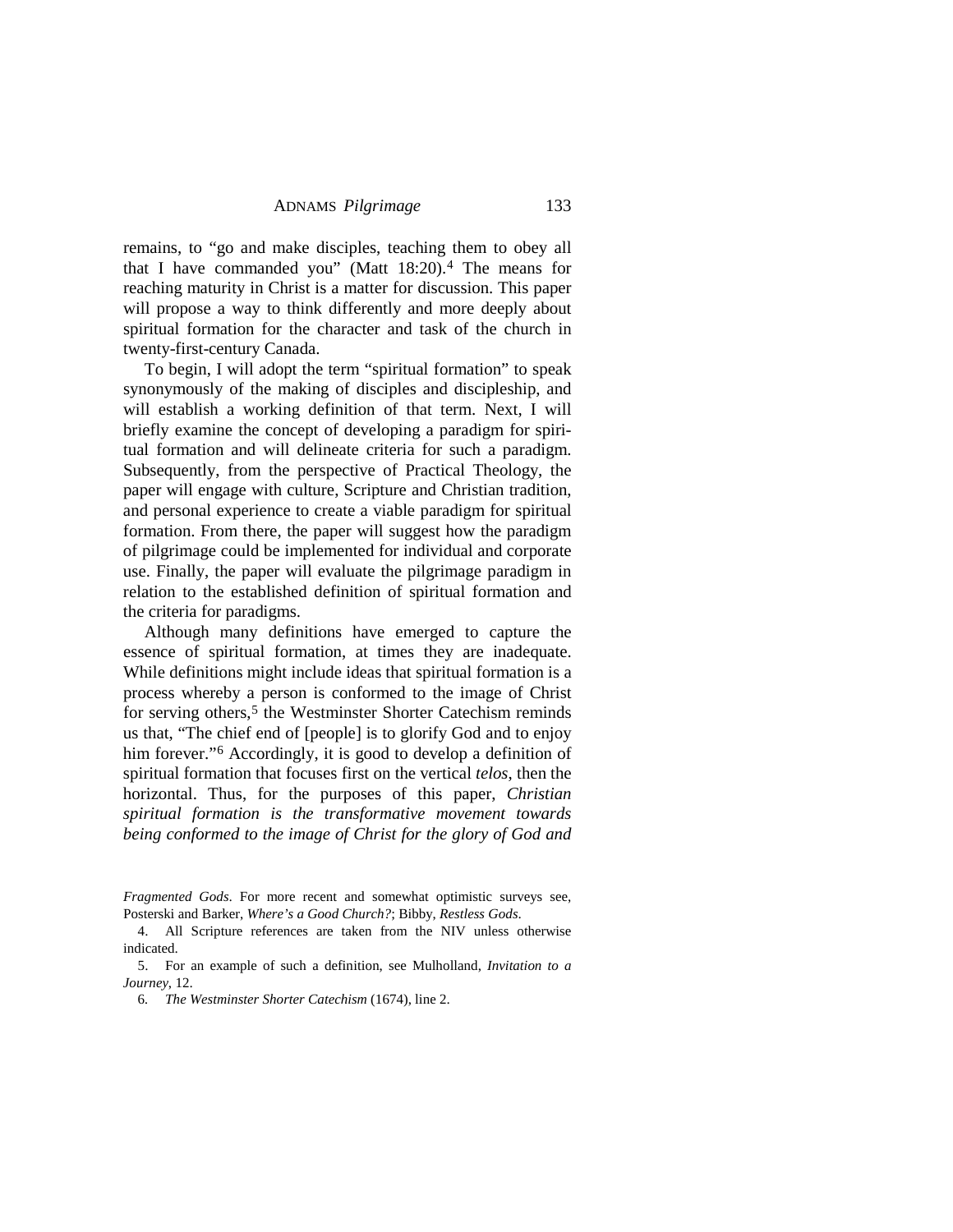*service to others, in this life and the one to come*.[7](#page-2-0) Having established the *telos* of spiritual formation, this definition also reveals an inherent dynamism: the *changing* of transformation, and, the *shaping* into and by a Divine pattern, which results in *glorifying* God and *serving* others. I have omitted the word "process" intentionally because it can signify or imply a structured, step-wise method of constructing something. Rather, spiritual formation must take into account the fluidity of life. As well, being conformed to the image of Christ means more than just the "doing" image of Christ, but also the "being" of Christ the reflection of his character.

To provide a fresh way of thinking about spiritual formation, using a paradigm affords a creative means for doing so. At root, a paradigm is a way of seeing things. According to *The American Heritage Dictionary*, a paradigm is defined as "a set of assumptions, concepts, values and practices that constitutes a way of viewing reality for the community that shares them, especially in an intellectual discipline." [8](#page-2-1) Moreover, a paradigm offers the opportunity for reconfiguring familiar concepts or furnishing a framework for new ideas. Based on the writings of Henri Nouwen, Phil Zylla sees the paradigmatic as a viable, appealing approach to spiritual formation since "[p]aradigms function as a way of 'sense making,' taking very complex issues and ideas and folding them into a way of seeing or construing reality."[9](#page-2-2) Innately, a paradigm is flexible and unbreakable, and so, in the context of spiritual formation, it allows for ambiguities and movement in life, as well as periods of stasis/rest and deeper reflection. Paradox and mystery are not to be avoided, but are included as part of life in general, and the Christian spiritual life

<span id="page-2-0"></span><sup>7.</sup> I am indebted to N. T. Wright for his eschatological perspective of spiritual formation. These ideas will be pursued further. See Wright, *After You Believe.*

<sup>8.</sup> This definition is cited by Zylla, "Contours," 208.

<span id="page-2-2"></span><span id="page-2-1"></span><sup>9.</sup> Ibid., 208. For a fuller exploration of this, see pp. 208–10. I am indebted to Dr. Zylla for many ideas underlying the criteria for developing a paradigm for spiritual formation as presented in his lectures in his course, "Spiritual Formation in the Church," McMaster Divinity College, Hamilton, Ontario: Winter Semester, 2009.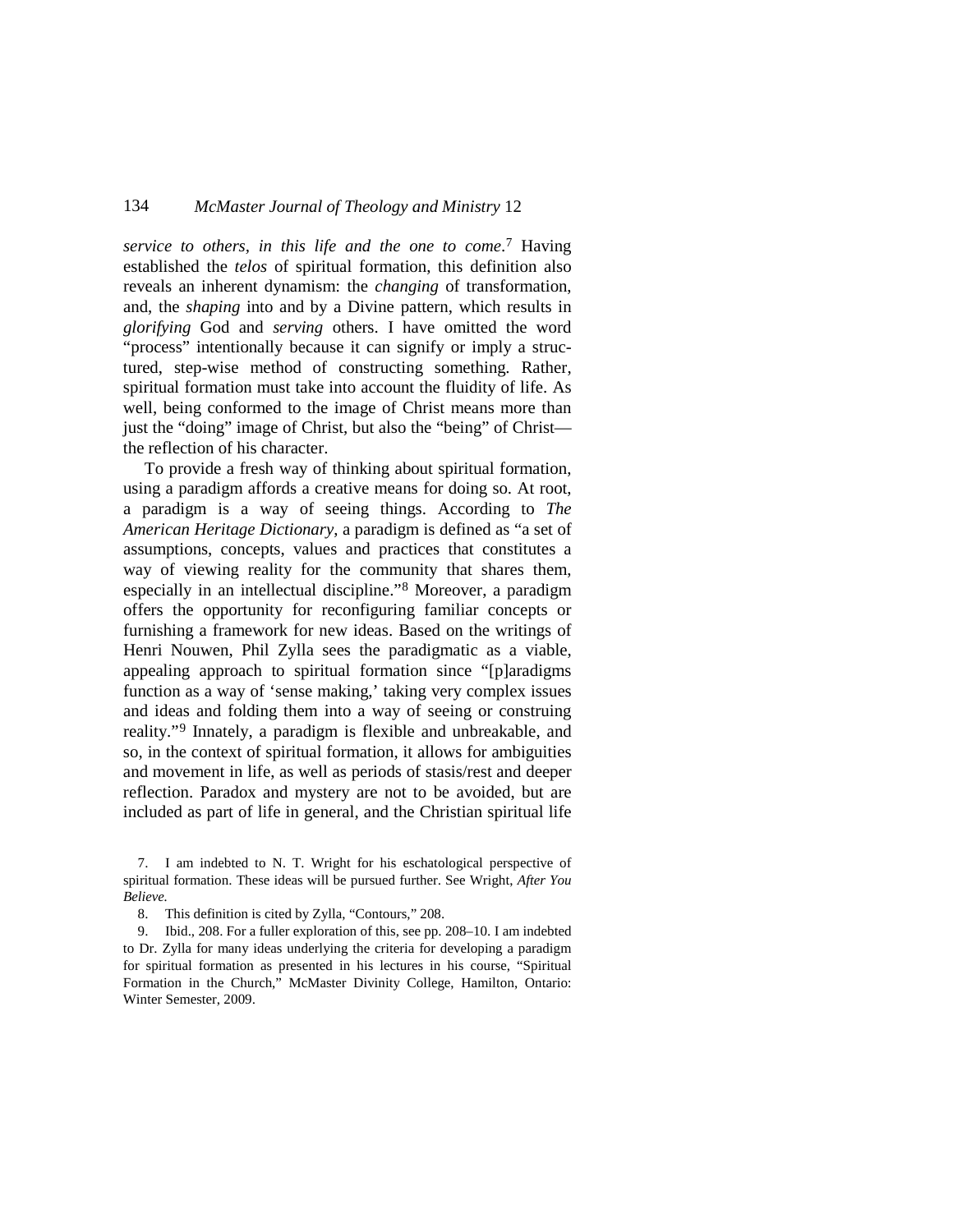in particular. For something as intricate and profound as a human relationship with the triune God, paradigms present exciting possibilities.

How then, does one go about developing a paradigm for spiritual formation in the church? What are some elements that need to be in place for this particular paradigm to be effective? First, because spiritual formation comes under the discipline of Practical Theology, developing a useful paradigm entails engaging in a critical conversation or interplay with culture, Scripture and Christian tradition, and personal experience.<sup>[10](#page-3-0)</sup> Culturally, twenty-first-century Canadian Christians find themselves in an individualistic, pluralistic, and increasingly secularized post-modern milieu within which they, as the church, are striving to foster spiritual formation. Often adopting methods from elsewhere,<sup>[11](#page-3-1)</sup> churches have employed strategies such as changing dress codes, styles of worship, and venues as attempts to attract people into the church and keep them. New models and pragmatic programs have been developed with the hope of making the church more relevant. Furthermore, some of the language of the church has been altered to reflect the vocabulary of the surrounding culture. For example, inclusive language is used more widely, terms such as "discipleship" have changed to "mentoring" or "coaching," and senior pastors might be referred to as "executive" pastors. Despite these and other innovative ideas, spiritual growth to maturity has not been commensurate with numerical growth. This leads to the need for conversation with the second dialogue partner, Scripture and Christian tradition, in order to provide a theological rootedness for developing a viable paradigm. This paper will use specific biblical texts for developing the paradigm, but this use is not intended to provide an in-depth exegetical interpretation of Scripture, but

<span id="page-3-0"></span><sup>10.</sup> While many pastoral theologians speak of or allude to these conversation partners, for a particularly helpful approach see Whitehead, "Practical Play."

<span id="page-3-1"></span><sup>11.</sup> I am thinking of methods and models from the US such as Rick Warren's Saddleback Church and Bill Hybel's Willow Creek, and the Britishbased Alpha program.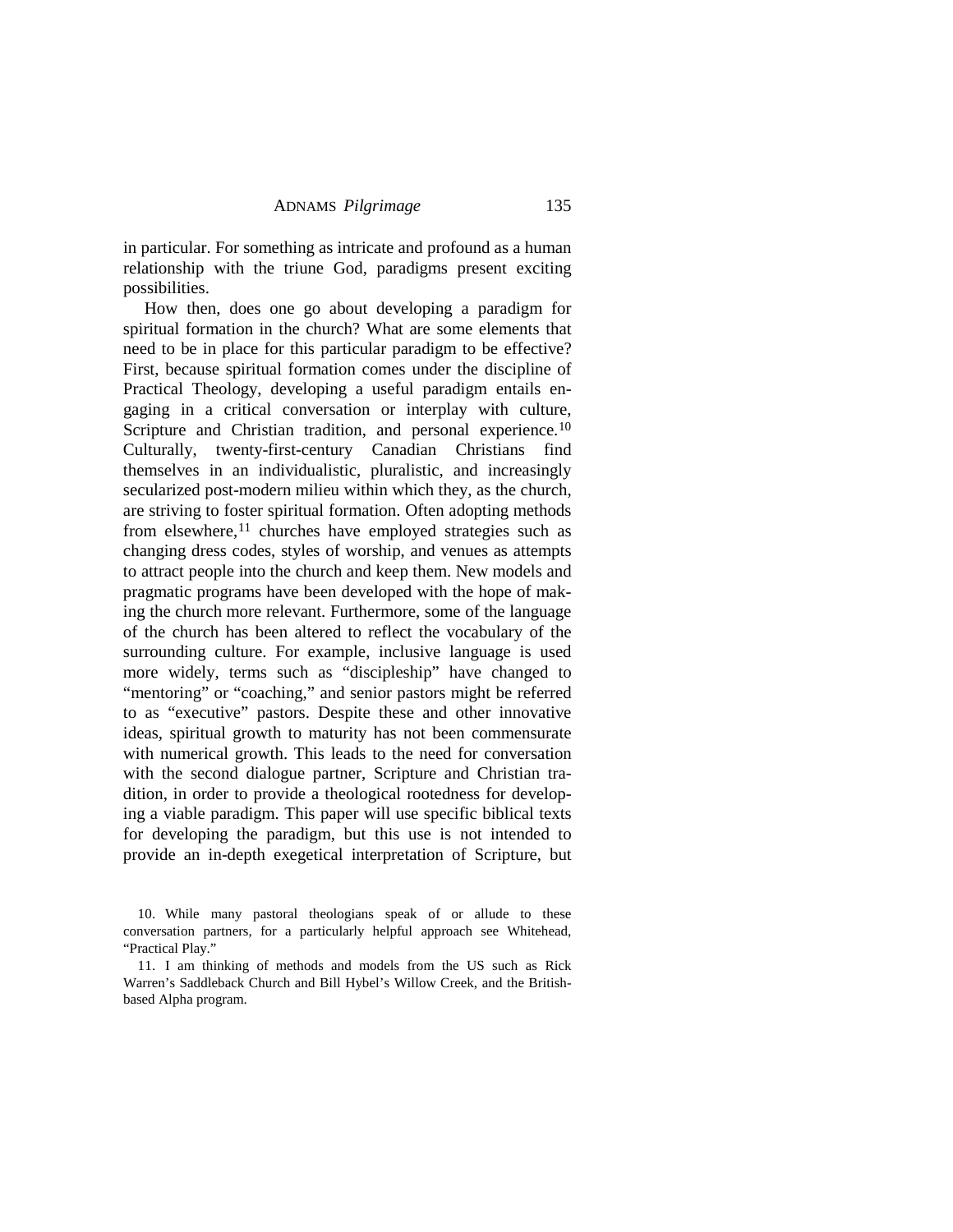rather to reflect on the texts from the perspectives of biblical, pastoral, and spiritual theology, to observe relevant themes and patterns, while bearing in mind the original context of the passages. With this foundation, the paradigm will point to the *telos* of Christian spiritual formation as defined earlier. Following a reflection on Scripture and tradition, the third conversation partner—personal experience—needs to be engaged. There must be a respect for the validity of one's own experience and that of others, to bring various voices into dialogue concerning the spiritual life. These experiences and voices reveal the complexities and ambiguities of life that demand a nuanced individual and corporate approach to discipleship instead of a systematized method.

Second, according to Phil Zylla, a viable paradigm must use language that symbolizes and signifies new articulations of "settled assumptions and core questions" of faith.<sup>12</sup> In some ways, paradigms are like extended metaphors or parables that contribute language for viewing life from different perspectives and postures; a paradigmatic approach to spiritual formation affords multi-dimensional understandings of the spiritual life.

Third, a paradigm needs to create and reflect a deepening hunger or thirst for the transforming spoken, written, and incarnate Word of God, which leads to maturity of Christian character and practice. In other words, a paradigm must be fruitful and life-giving, not merely productive;<sup>[13](#page-4-1)</sup> it is about "being" as much as it is about "doing."

Finally, a paradigm must be flexible enough to accommodate seasons of obvious growth, while allowing for set-backs, or periods of stasis that are ultimately seasons of preparation, mystery, or hidden growth. Thus, to be viable, the paradigm must be able to portray an undulating path towards its *telos,*  rather than a rigid process or a linear track.

<span id="page-4-0"></span><sup>12.</sup> I am indebted to Phil Zylla for many ideas underlying the criteria for developing a paradigm for spiritual formation as presented in lectures given by him in his course, "Spiritual Formation in the Church," McMaster Divinity College, Hamilton, Ontario: Winter Semester, 2009.

<span id="page-4-1"></span><sup>13.</sup> For a deeper exploration of this concept see Nouwen, *Lifesigns.*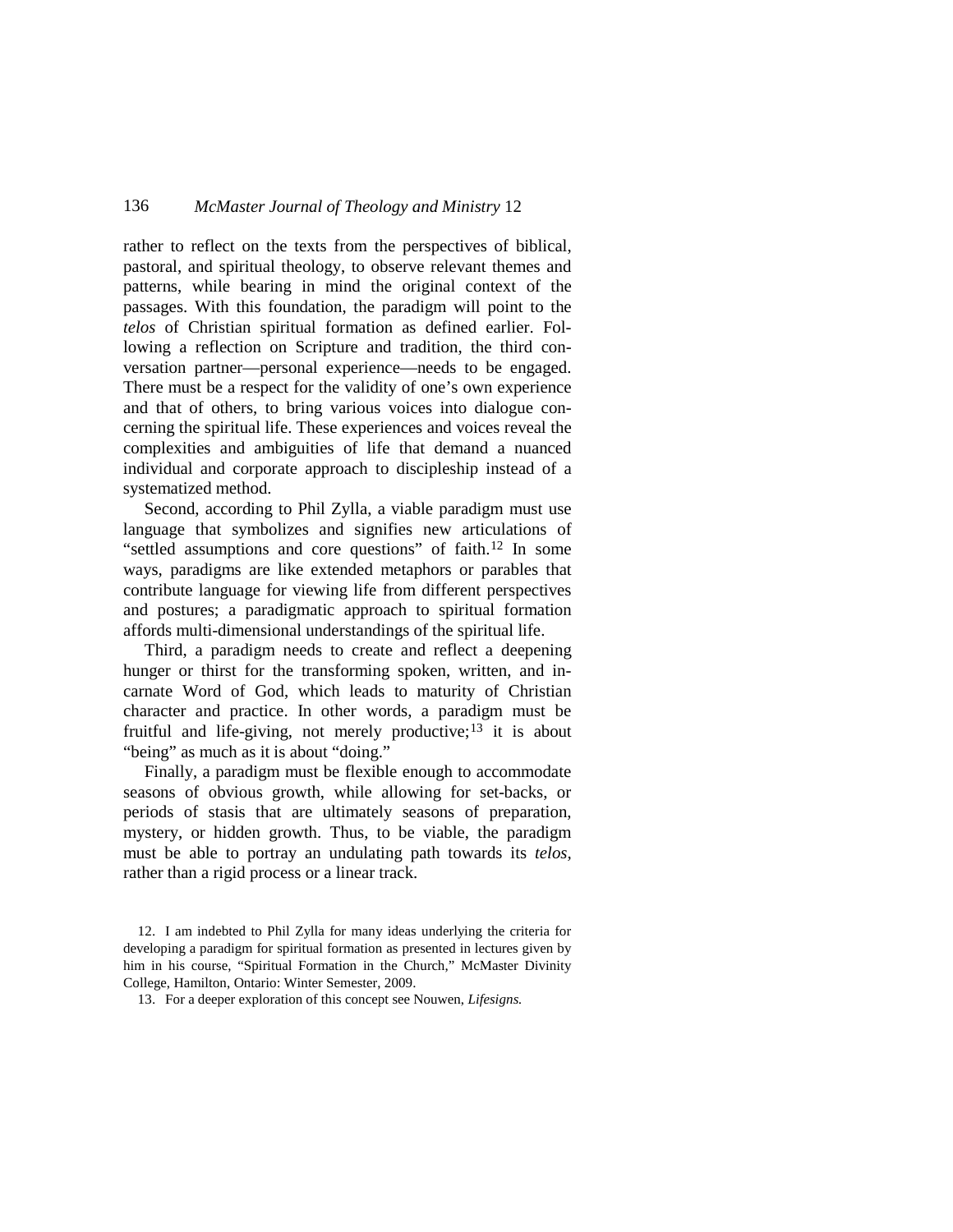Given the innate qualities of a paradigm and the criteria for developing one, what could be appropriate for depicting spiritual formation as defined earlier? Which metaphors or biblical themes could fulfill the requirements of a paradigm that is effective for spiritual formation? There may be several, but a major one is pilgrimage.

One does not have to read far in the Bible to notice that much travelling occurred. Individuals and groups moved in time from one geographical place and space to another, and perhaps back again, over diverse topographical terrains, for various purposes. Often, the journeying was characterized by wandering and sojourning in hospitable or inhospitable foreign lands. As in many other religions, Judaism and Christianity include specific kinds of journeys that are distinct from others: journeys that have literal and figurative spiritual destinations. Such travel is known as pilgrimage.

The *Dictionary of Biblical Imagery* contends that "[a]though the words *pilgrim* and *pilgrimage* [italics original] are absent from most English translations of the Bible, the image is a major one, encompassing some of the deepest meanings of what it means to be a follower and worshiper of God ."[14](#page-5-0) Further, "In both Testaments, pilgrimage becomes a metaphor for the shape of the earthly life of anyone who is headed . . . [on] a journey to a sacred place . . . whether heaven or an earthly sacred place . . . the pilgrim is always a traveler, but a fixed and glorious goal is always the final destination that motivates the journey."[15](#page-5-1) The Old Testament contains examples of small and large-scale pilgrimages, such as Abraham leaving Ur and sojourning in various places until he reached the land that God provided for him (Gen 12:1–3), or the exodus of the Israelites from Egypt to the Promised Land, where Yahweh would inhabit an earthly dwelling place among his people. Yahweh's Presence led Israel and provided a rear-guard to prepare the way and to protect the new nation (Exod 13:17–22; 23:20–33). In addition, within that greater narrative, Yahweh established three specific pilgrimages

<span id="page-5-0"></span><sup>14.</sup> Ryken et al, eds., "Pilgrim, Pilgrimage," 643.

<span id="page-5-1"></span><sup>15.</sup> Ibid., 643–44.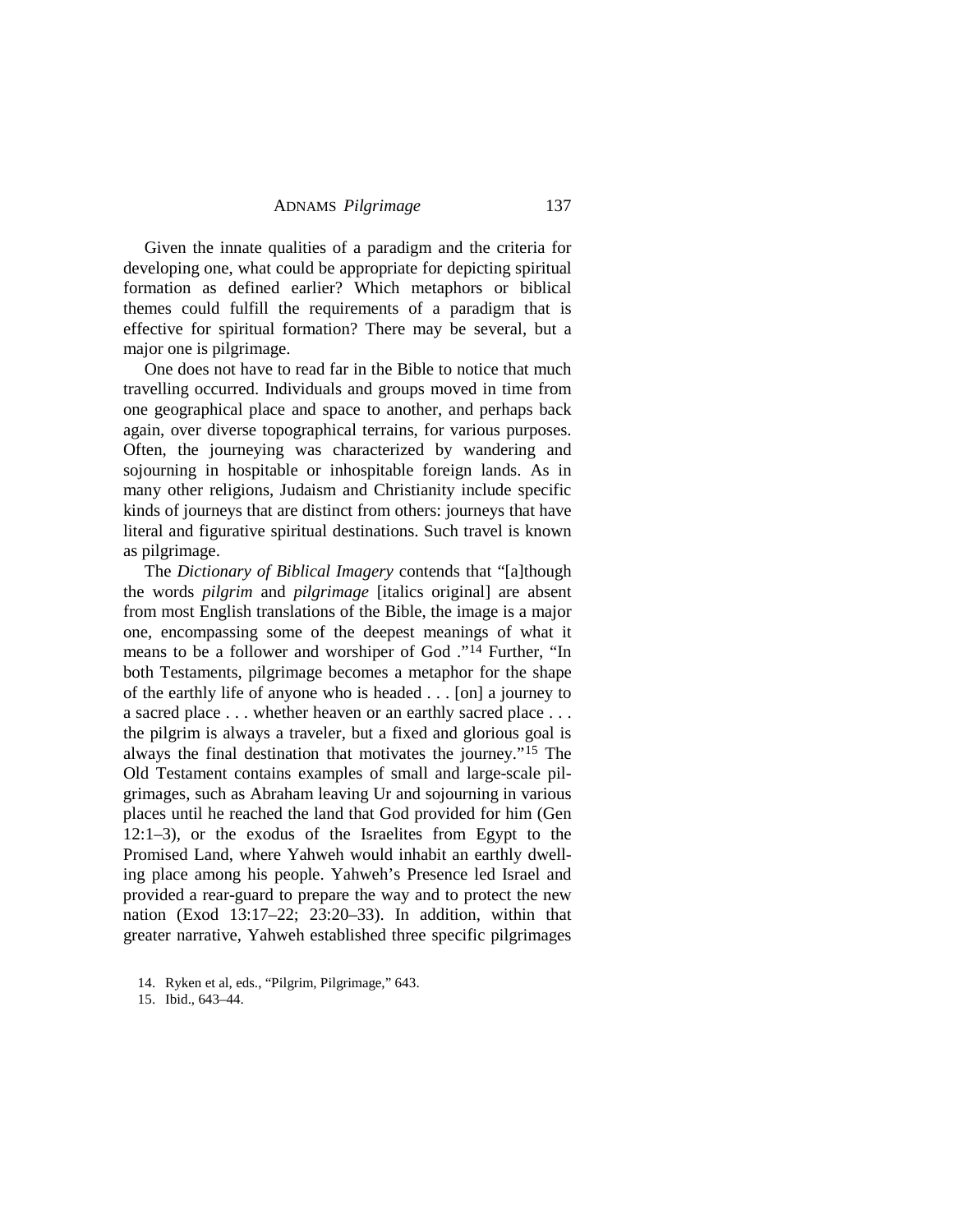required as part of Israel's worship of their God. Exodus 23:14– 33 describes the nature of those pilgrimage-feasts, which were annual events in the life of Israel. Although these were literal pilgrimages made to a specific place at designated times of the year, overall it could be said that pilgrimage was a way of life for God's people in the Old Testament, given all their wanderings, exiles, and sojourning. Gordon McConville observes, "As we seek a Biblical theology of pilgrimage we are faced with the fact that it is the Old Testament which gives us our basic texts and concepts, yet also poses difficult questions about particularity [for a Christian theology of pilgrimage]."[16](#page-6-0)

In the New Testament, although Jesus, Paul, and other Jewish disciples continued to observe the Old Testament pilgrimages, Gentile believers were not required to do so. Kenneth Cragg points out that the church "neither needed nor possessed a sacred space, nor a sacred *ethnos* [original italics], nor a sacred tongue—or, rather, it received these in the meaning of faith in the Christ-event, so that its great locative was '*in Christ*' [italics mine]. "[17](#page-6-1) However, the Old Testament idea of journeying to the dwelling place of God in Zion/Jerusalem is carried over eschatologically into the New Testament, with the concept of the heavenly city of God as portrayed in texts such as Heb11:8–10; 12:22; Revelation 21 and 22. Moreover, the Old Testament points to the New Testament notion of God himself being his people's dwelling place. Psalm 90:1 states: "Lord, you have been our dwelling place throughout all generations." This was particularly true for Israel during the times of exile when God's people could no longer make pilgrimages to Jerusalem; it was during these times that Israel learned of God's omnipresence. Similarly, for New Testament believers, it is the triune God himself who is the Dwelling Place in whom "we live and move and have our being" (Acts 17:28; cf. Col 3:3). Yet, individually and corporately, we as the church are also the dwelling place of God (Rom 8:9–11; 1 Cor 6:19; Eph 2:22). Consequently, there is a sense of outward movement towards the external dwelling

<span id="page-6-0"></span><sup>16.</sup> McConville, "Pilgrimage and 'Place,'" 18.

<span id="page-6-1"></span><sup>17.</sup> Cragg, "Jesus, Jerusalem and Pilgrimage Today," 5.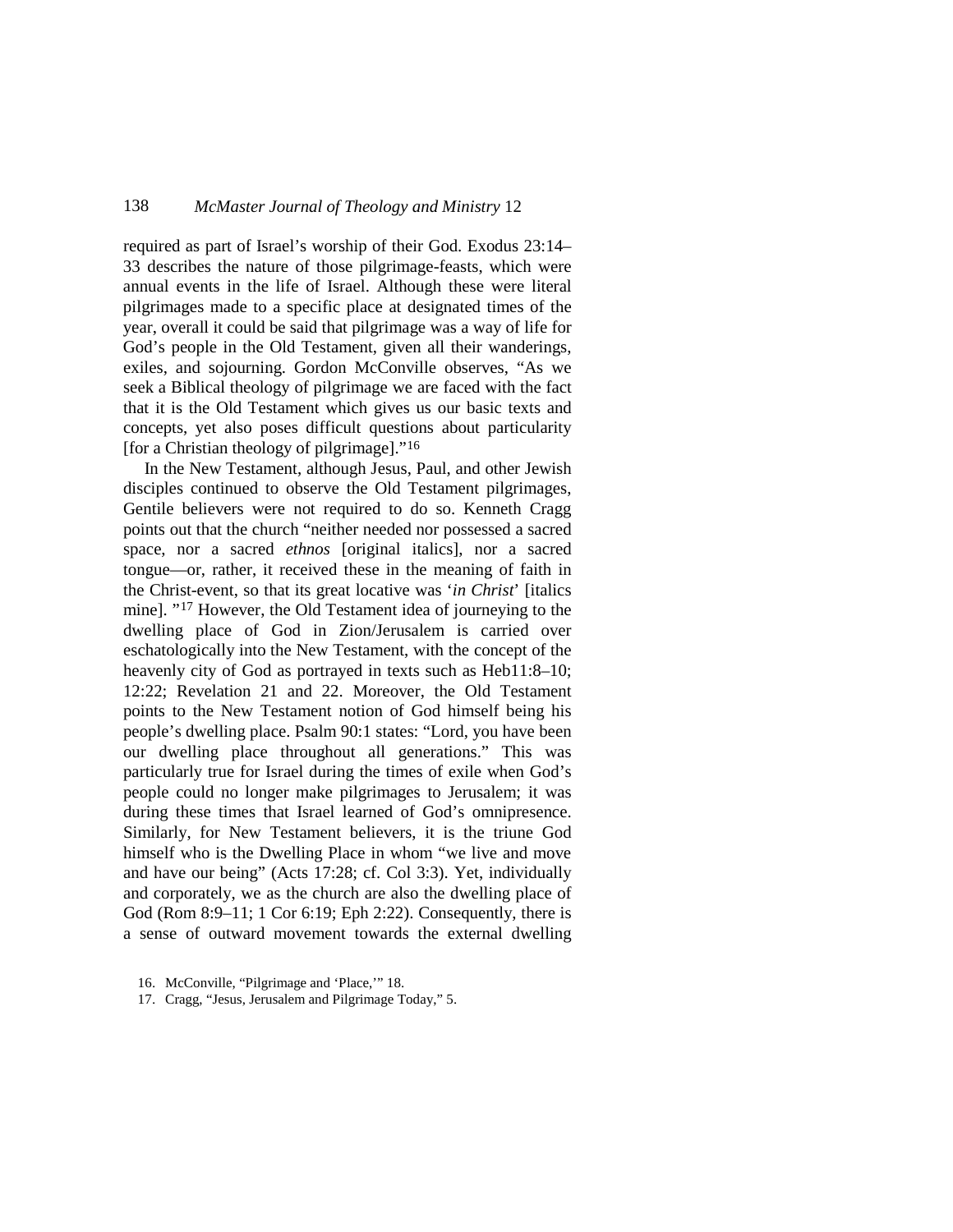place of God, both the future heavenly city, and being in Christ—conformity to the image of Christ—as well as a concurrent, inward movement towards Christ who dwells in us by his Spirit. These external/internal contours and dimensions of the Christian pilgrimage are mysterious and intricate. Craig Bartholomew notes that, conceptually, a pilgrimage "can be thought of as a micro-journey by means of which one explores the macro-journey of one's life . . . It is vital that this connection with the whole of life is present in pilgrimage: the *journey* in, . . . becomes the foundation for the *journey out.* And this should be true not just at a personal level but at a communal and societal one too [original italics]*.*"[18](#page-7-0)

Following the biblical concepts of pilgrimage, in early Christian tradition believers made pilgrimages to sacred sites for various reasons such as devotion or penance. However, due to distortions and abuses of the biblical precedents, particularly during the Middle Ages, pilgrimage came under censure in the Reformation. It is not possible here to trace and engage with that history, but Dee Dyas finds some significant principles within medieval patterns of pilgrimage that are helpful for the purposes of developing a paradigm for spiritual formation.[19](#page-7-1)

First, the medieval church held one over-arching theological concept that Dyas terms as "life pilgrimage," together with three strands of practical interpretation that she classifies as "place pilgrimage," "moral pilgrimage," and "interior pilgrimage."[20](#page-7-2) Place pilgrimage focused on mobility, shrines, saints, relics, indulgences, danger, and temptation. Moral pilgrimage emphasized stability, calling, obedience, responsibility, community, service, and love. The interior pilgrimage was characterized in the monastic movement by stability, withdrawal/solitude, prayer/meditation, encounters with God, visions, and anticipation of heaven. Within this concept of life pilgrimage, one can observe both external and internal dimensions. To summarize, Dyas contends that "[t]he central, non-negotiable expression of

- <span id="page-7-0"></span>18. Bartholomew, "Journeyiing On," 209.
- 19. Dyas, "Medieval Patterns," 92–109.
- <span id="page-7-2"></span><span id="page-7-1"></span>20. Ibid., 97. Dyas delineates these three dimensions on pp. 98–101.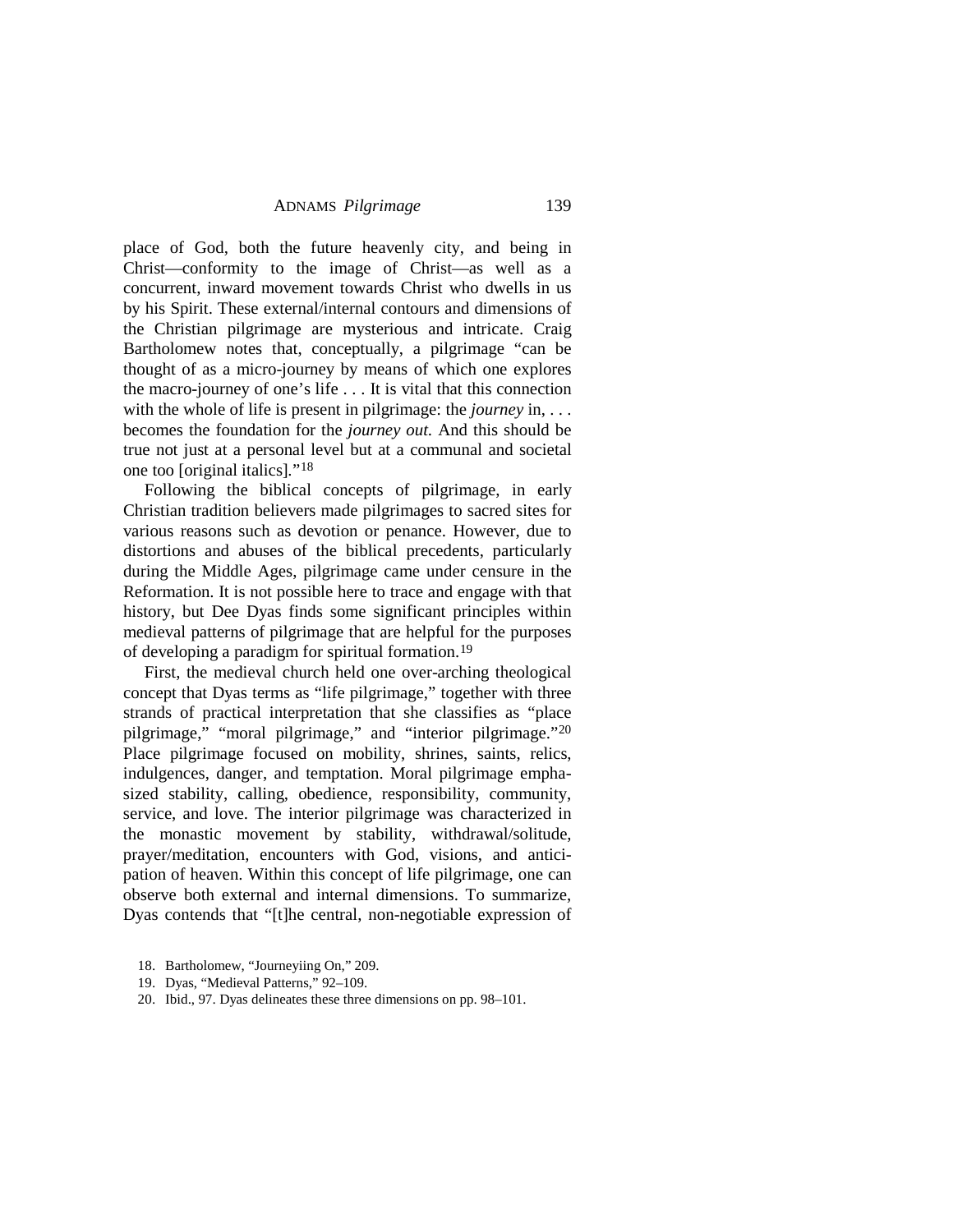life pilgrimage was to live in daily obedience to God in the place of one's calling, resisting sin and serving others"[21](#page-8-0) in whatever context one found oneself. Christian mystics such as Teresa of Avila and John of the Cross, embodied this perspective when they viewed life as a spiritual journey [pilgrimage] that "has the shape of the life, death and resurrection of Jesus Christ. He is the Way, so his life is the map . . . a transforming journey."<sup>[22](#page-8-1)</sup> Such a holistic approach to pilgrimage is important for guarding against an over-emphasis on experience or place at the expense of theology. This approach is foundational for spiritual formation in the post-modern culture in which Canadians find themselves.

With much focus on individual expression, personal experience, and a hunger for spirituality, it is not surprising that post-moderns are interested in place pilgrimage. Moreover, it is noteworthy that pilgrimages are becoming increasingly popular for Western Christians who are abandoning regular church attendance in record numbers. [23](#page-8-2) Prophetically, Martin Robinson observes that "[t]he temptation therefore is to see such churchless Christianity as a kind of personal pilgrimage that features spirituality but rejects institution. However understandable such a response might be, that kind of pilgrimage, unrelated to mission, will never refound the Church and ultimately fails to see the value of true pilgrimage."[24](#page-8-3) Robinson and others wonder whether these pilgrimages are more like spiritual tourism than true pilgrimage.[25](#page-8-4) Dyas cautions against this tendency by calling for "substantial reconsideration of the Protestant objections to pilgrimage expressed at the Reformation," which majored more on experience than theology.[26](#page-8-5) Developing pilgrimage as a paradigm for spiritual formation can draw on the cultural interest in pilgrimage, while providing a deeper theological perspective.

- <span id="page-8-1"></span>22. Carmichael, "Catholic Saints and Reformers," 210–12.
- <span id="page-8-2"></span>23. For a study of this phenomena, see Jamieson, *Churchless Faith*.
- <span id="page-8-3"></span>24. Robinson, "Pilgrimage and Mission," 180.
- <span id="page-8-4"></span>25. Ibid., 187–92. See also, Wiederkehr, *Seasons of Your Heart,* 183–85.
- <span id="page-8-5"></span>26. Dyas, "Medieval Patterns," 104.

<span id="page-8-0"></span><sup>21.</sup> Ibid., 98.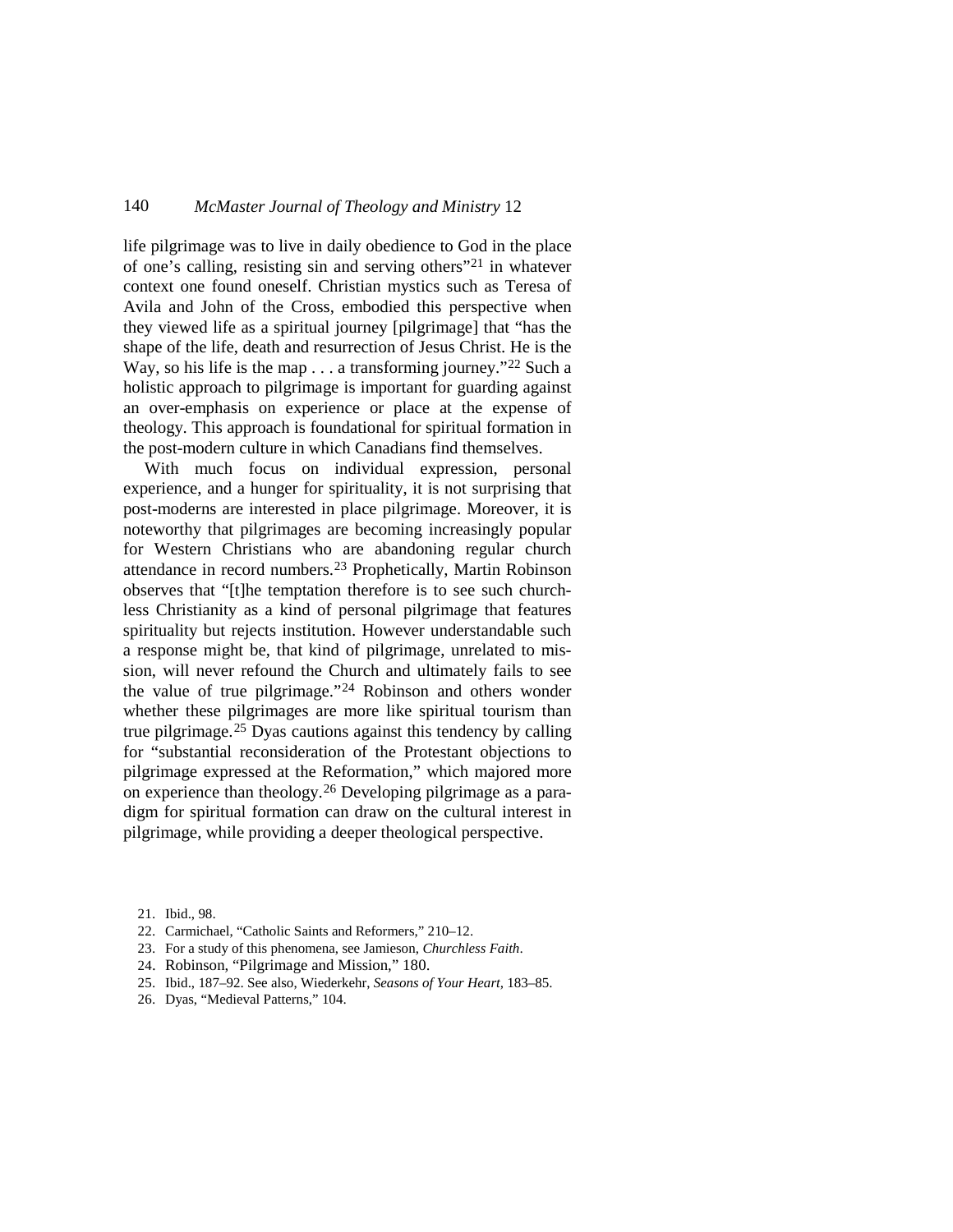## *Theology/Typology of Pilgrimage*

In order to avoid the temptation of regarding pilgrimage as spiritual tourism, but to consider it as paradigm for spiritual formation, the paradigm must engage with Scripture. Although in a broad sense the paper has done this earlier, and while many specific passages could be used from both Testaments, I want to consider two particular texts: Phil 3:10–14 and Psalm 84. Congruent with the mystic understanding of the Christian life, Phil 3:10–14 provides a pattern for spiritual formation. I will explore how this passage grounds a paradigm of pilgrimage theologically and conforms to my definition of spiritual formation as it establishes the *telos* of spiritual formation, and reveals its inherent dynamism: the *changing* of transformation, and, the *shaping* into and by a divine pattern, which results in *glorifying* God and *serving* others in this life and the one to come.

In context, the apostle Paul is recounting his spiritual history as a "faultless" Jew in terms of a legalistic righteousness that was dependent on outward actions: obedience to the Law (vv. 4b–6). Now he counts all that as loss compared to his faith in Christ, which engenders a righteousness that "comes from God and is by faith" (v. 9). Following this, Paul theologically articulates the reorientation that has occurred in his life. Although he does not use the words "spiritual formation" or "pilgrimage," Paul's intentions overlap with these paradigmatic concepts. He asserts that his spiritual destination is "to know Christ and the power of his resurrection" (v. 10). For Paul, the life of faith and righteousness involves a close relationship with Christ that finds its source and is centered in Christ's death and resurrection.[27](#page-9-0) The power that brought about Christ's resurrection (cf. Eph 1:19–20) points not only to the actual future bodily resurrection of individuals, but has the capacity to transform the present life of believers, increasingly conforming them to the image of Christ. It is plausible that the use of the Greek word *anastasis* for "resurrection" in this verse also refers to Paul's figurative,

<span id="page-9-0"></span>27. Marshall, "Philippians," 320.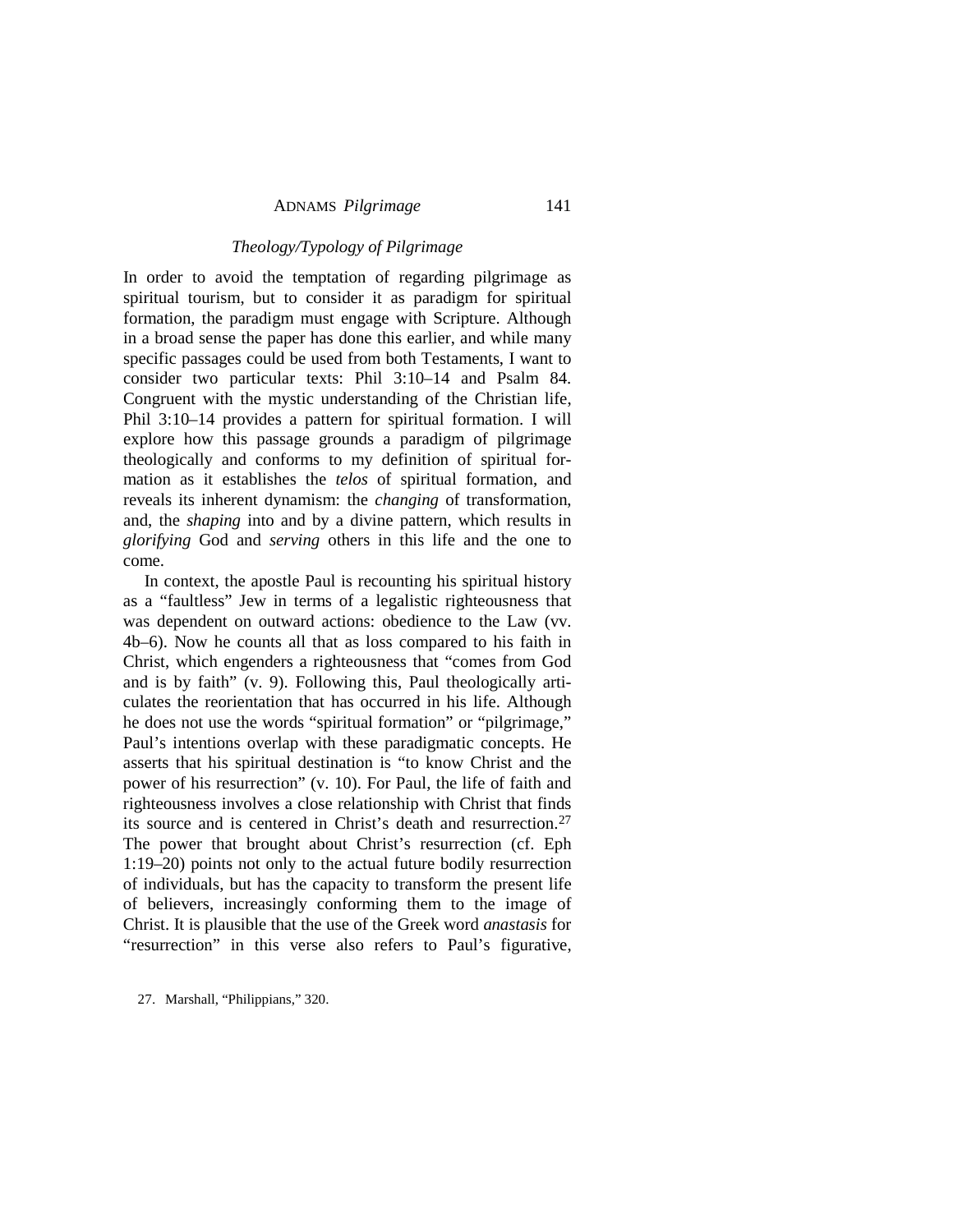spiritual motif of the transformation from being dead in sin, to being alive in Christ (cf. Rom 5:12–8:25).[28](#page-10-0)

Verse 10b reveals that the movement towards the goal of knowing Christ involves "sharing in the fellowship of [Christ's] sufferings, becoming like him in his death" in order to somehow attain "the resurrection from the dead" (v. 11). Thus, Paul's relationship with Christ is not merely an intellectual knowledge of Christ's life, but a personal reality in which Paul "shares in the actual experiences of Jesus . . . the sufferings of Christ."[29](#page-10-1) Even though Paul did not experience death by crucifixion, he did follow "the way of weakness and self-sacrifice, the way that Christ followed to his death on the cross.["30](#page-10-2) In other letters, Paul enumerates his sufferings, which included physical, emotional/ psychological, social, and spiritual dimensions (cf. 1 Cor 9–13; 2 Cor 6:4–10; 11–32). Many of these sufferings were similar to those that Christ endured, leading up to and on the cross, with its physical dimensions, along with shame, degradation, social rejection, and spiritual abandonment. Yet, in the context of Phil 3:10, Paul implies that, although not fully understood, these sufferings are necessary to "somehow attain the resurrection from the dead" (v. 11). Interestingly, here Paul uses a Greek word for "resurrection" that is unique in the New Testament: *exanastasis.* With its prefix *ex-* (out from), this word adds weight to the goal of a literal, bodily resurrection from the dead. Moreover, with the word "somehow" in v. 11 there is a hint of the mysterious interplay between human striving and perseverance towards the goal in the midst of suffering, and the participation of God for the ultimate accomplishment of that goal.

Ralph Martin suggests that Paul's expression of "hope that complete conforming to his Lord (3:21) will come at **the resurrection from** *among* **the dead** [original emphasis and italics] . . . is probably accounted for by Paul's emphasis on the

<span id="page-10-0"></span><sup>28.</sup> For a thorough exploration of the implications for the church of Christ's resurrection, see Wright, *Surprised by Hope*.

<sup>29.</sup> Marshall, "Philippians," 320.

<span id="page-10-2"></span><span id="page-10-1"></span><sup>30.</sup> Achtemeier et al., *Introducing the New Testament and Its Literature and Theology*, 397.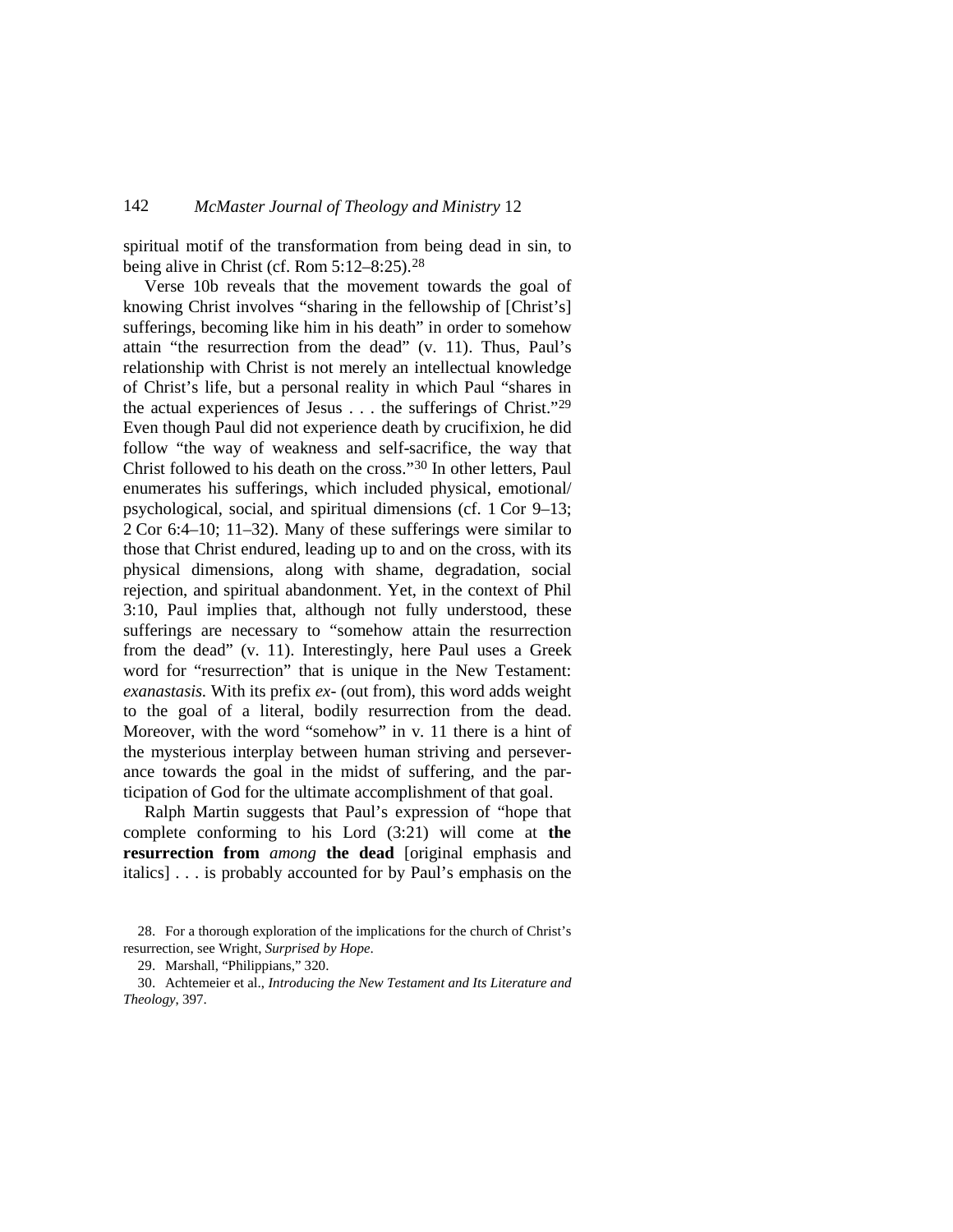necessity for a future resurrection to complete God's saving plan for his people" as a polemic against "those who denied the future hope on the mistaken ground that the only resurrection was a spiritualized one, already past."[31](#page-11-0) Verse 12, with Paul's use of *teteleiōmai* (perfect passive indicative of *teleioō* in Greek), begins to elaborate the spiritual goal to which Paul is striving, when he speaks of being "made perfect." Although Martin suggests that it is not quite clear what the meaning of this phrase is here, $32$  it does point to the idea of ultimately being conformed to the image of Christ, which will come to completion in the resurrection from the dead. However, when Paul says, "Not that I have already obtained all this, or have already been made perfect," he intimates that this spiritual formation is ongoing and life-long; he is being shaped while moving towards the *telos* that has been initiated by God himself.

N. T. Wright sharpens the issue when he posits that God's *telos* for resurrected humankind in the new heaven and new earth is for persons to become wholly and genuinely what God originally intended for humans, "reflecting the God in whose image we're made"<sup>[33](#page-11-2)</sup> to be "the renewed world's rulers and priests."<sup>[34](#page-11-3)</sup> Yet Wright points out that this movement towards the goal of being "made perfect" begins, or is anticipated, in the present life by means of the transformation of human character through virtue. For Wright, this is "practicing the habits of heart and life that point toward the true goal of human existence." He contends:

[the] truth about who you already are, and the moral life which flows from it, *anticipates* your own eventual bodily death and resurrection and the life of the coming new age . . . the full reality is yet to be revealed, but we can genuinely partake in that final reality in advance . . . in Jesus that future has already burst into our present time, so that

31. Martin, *Philippians*, 135.

<span id="page-11-2"></span><span id="page-11-1"></span><span id="page-11-0"></span>32. See Martin's exegetical exploration of this in ibid., 136–37. However, Rienecker posits that "[t]he perfection referred to is moral and spiritual perfection." Rienecker, *Linguistic Key,* 2:212.

33. Wright, *After You Believe*, 26.

<span id="page-11-3"></span>34. Ibid., 67.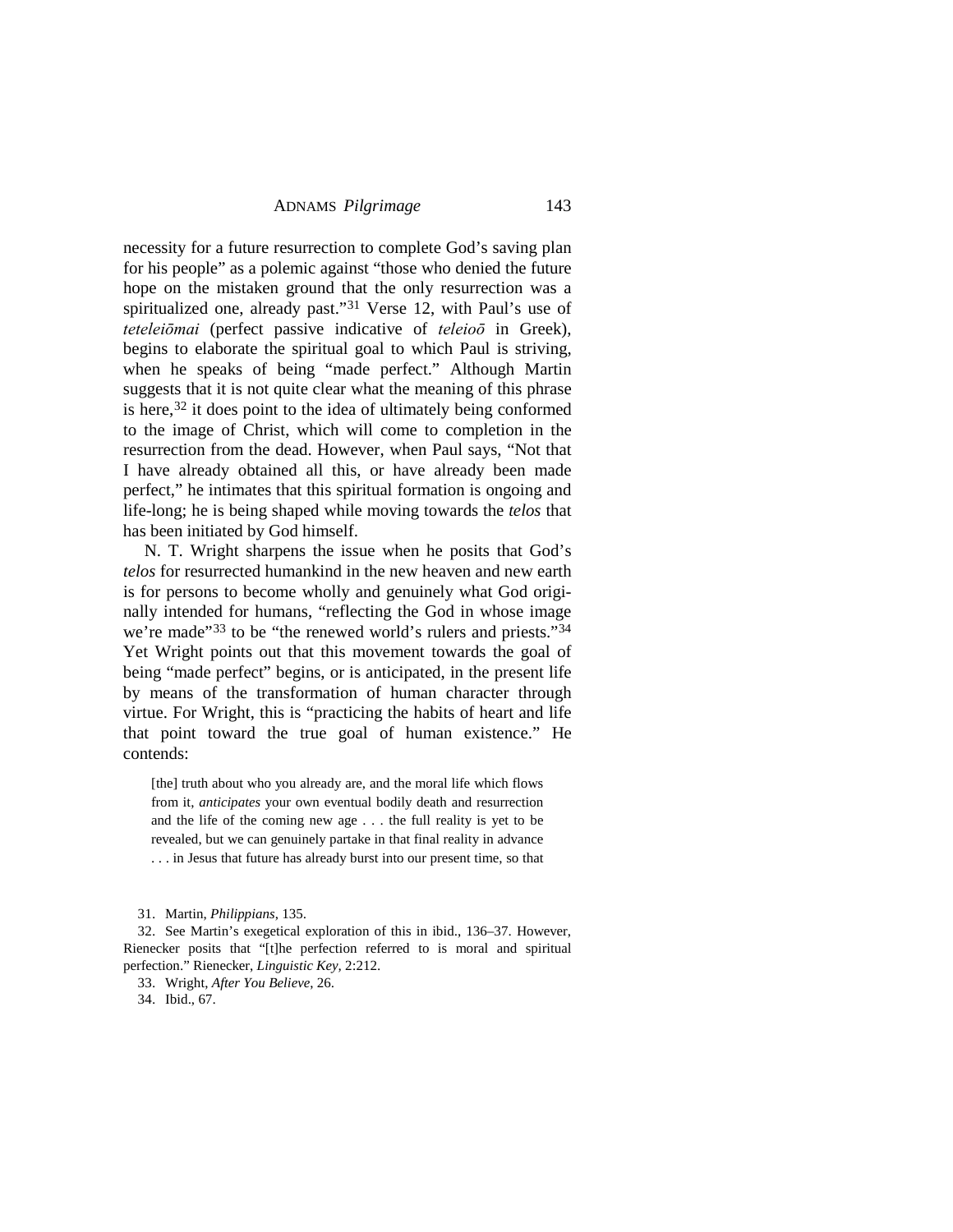in *anticipating* that which is to come, we are also *implementing* what has already taken place.<sup>[35](#page-12-0)</sup>

In other words, as Wright proposes, the goal for the present life is the life of fully formed, fully flourishing Christian character that anticipates the life to come, implementing what has already come. Further, this goal is achieved through "the kingdom-establishing work of Jesus and the Spirit, which we grasp by faith, participate in by baptism, and live out in love."[36](#page-12-1) Wright's mention of participation in baptism alludes to the notions of death and resurrection that are portrayed in that act, and that are lived out as we put to death the sinful nature (vices) and put on the character (virtues) of Christ. This perspective reflects Paul's sense of striving towards the spiritual goal as he shares in the fellowship of Christ's suffering, with the hope of attaining the resurrection from the dead.

To further Paul's themes, verses 13–14 allude to the metaphor of a race by shifting from *teleioō* (*telos*) in v. 12, to *skopos* in v. 14. Although the idea of a race is different from pilgrimage, a race does have some commonalities with a pilgrimage. First, both focus on a destination or goal that requires human effort, determination, and perseverance amidst potential distractions, setbacks, and obstacles. Within the context of Phil 3:10–14, Paul's emphasis is not on a race itself, but on the movement towards a *spiritual* destination/goal that requires God's participation. However, unlike a race that is competitive and only has one winner who reaches the goal to win the prize, all true followers of Christ will reach the goal successfully. Second, Paul's metaphor reveals that the way to being conformed to Christ takes place individually as well as corporately; it is undertaken in the company of brothers and sisters. This correlates with the individual and corporate nature of pilgrimage. Third, in essence, Paul is a leader or model for others as he follows the example of Christ. Lastly, it can said that spiritual formation, whether in the context of Paul's race metaphor or a pilgrimage metaphor, occurs within time and space, which

<span id="page-12-0"></span>35. Ibid., 65‒66.

<span id="page-12-1"></span><sup>36.</sup> Ibid., 67.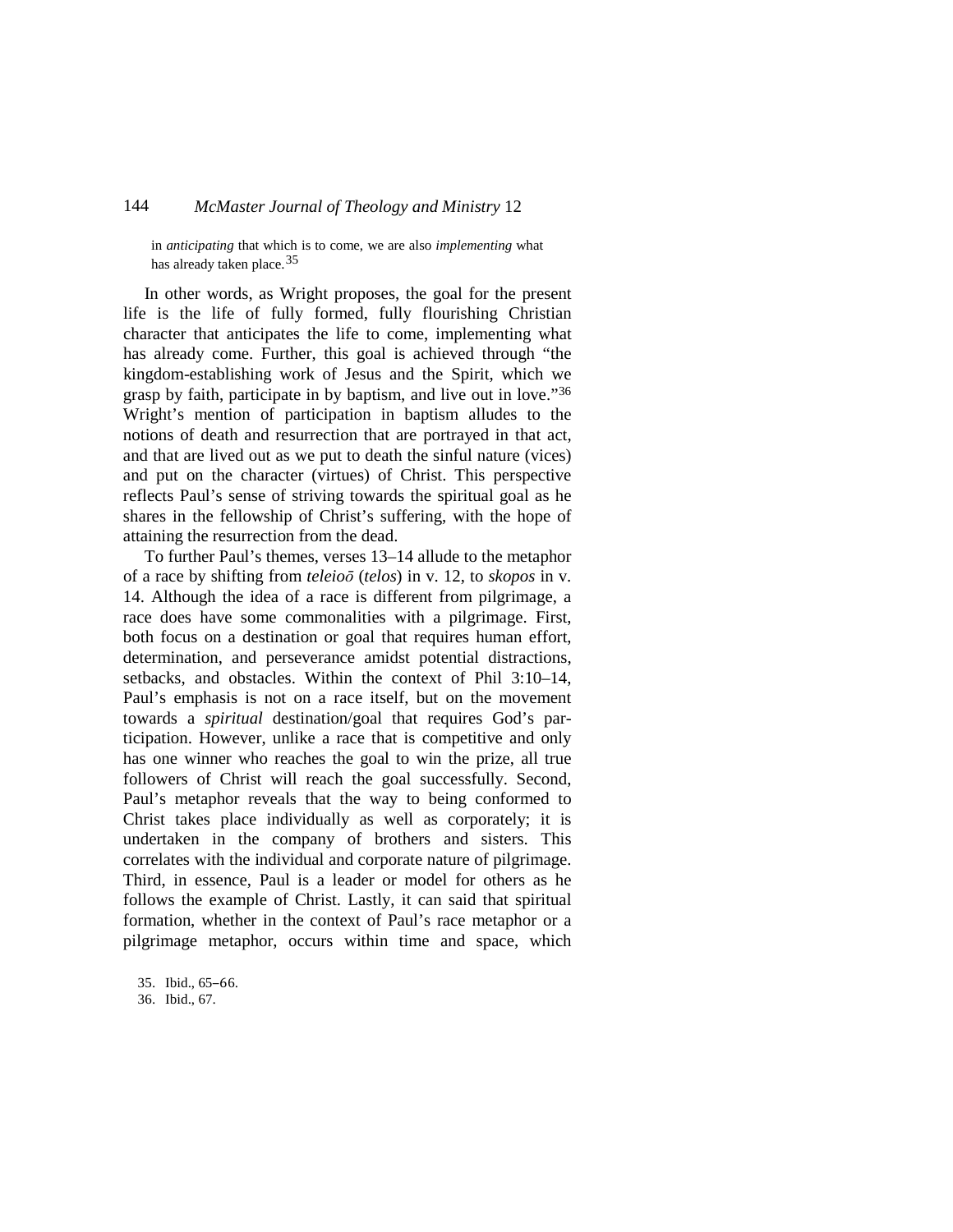involves a tension of movement "between time and eternity, secular and sacred, moving closer toward the goal of our travels while remaining within what is not-God and apart from what is God."<sup>[37](#page-13-0)</sup> There is a sense of the "already" and the "not yet."

From this brief overview, we can see that Phil 3:10–14 provides a theological pattern for spiritual formation. Although no metaphor or paradigm is able to portray a concept completely, the overlapping of Paul's use of *teleioō*/*telos* and *skopos* helps to strengthen the pilgrimage paradigm for spiritual formation.<sup>[38](#page-13-1)</sup>

# *Topography of Pilgrimage*

While Phil 3:10–14 provides a theological framework for pilgrimage as spiritual formation, more delineation is needed for a better understanding of the paradigm. Although not technically designated as an ascent psalm, Psalm 84 poetically captures the contours and dimensions of pilgrimage. According to McConville, Psalm 84 holds the external and internal aspects of pilgrimage in tension. He speaks of "correspondences in the poetry of pilgrimage between the spatial and temporal journey and the inner, spiritual life.["39](#page-13-2) These correspondences are helpful for linking the external, literal pilgrimage with the internal, spiritual pilgrimage. Just as a literal pilgrimage is located within physical places and spaces, so is spiritual pilgrimage metaphorically. Classical spirituality sometimes described the Christian life in topographical terms—desert, mountain, and cloud—to symbolize the phases of purgation, illumination, and union respectively.[40](#page-13-3) Psalm 84 helps to weave the literal, physical aspects of pilgrimage together with the internal, spiritual dimensions.

Just as Phil 3:10–12 pointed to Paul's spiritual *telos*, Ps 84:1– 4 depicts the literal destination/*telos* of the pilgrimage: the

<sup>37.</sup> Clingerman, "Walking into the Frame," 24.

<span id="page-13-2"></span><span id="page-13-1"></span><span id="page-13-0"></span><sup>38.</sup> Although this discussion does not include Phil 3:15 and subsequent verses, there Paul returns to the ideas of perfection and maturity with the use of *teleioi.*

<sup>39.</sup> McConville, "Pilgrimage and 'Place,'" 19.

<span id="page-13-3"></span><sup>40.</sup> Lane, *Solace*, 6.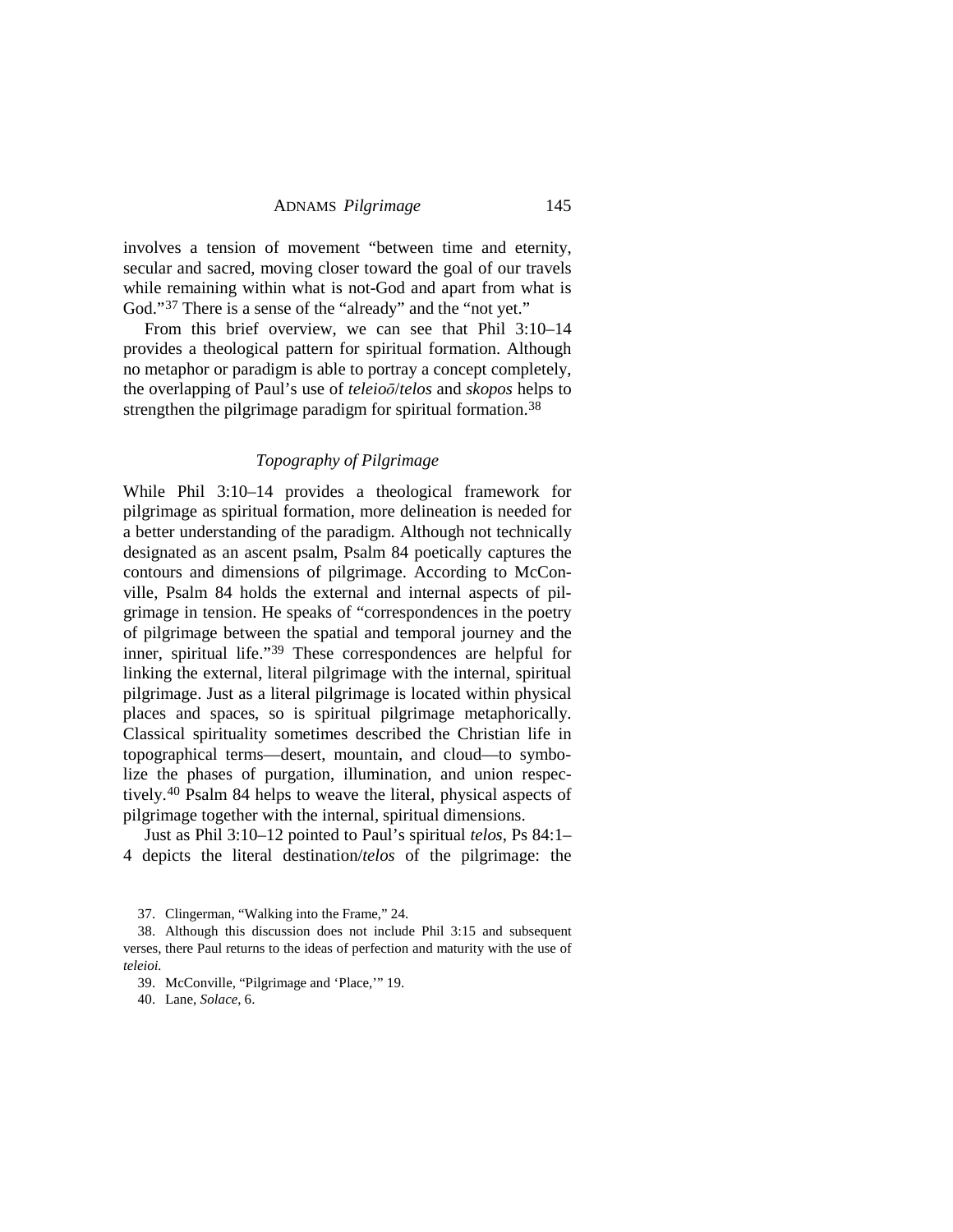dwelling place of God. The psalmist's deepest desire is to be in Yahweh's presence, which is inextricably linked with a place (v. 2). Verse 3 portrays the relationship with God and his dwelling place in intimate and safe terms, while revealing a posture of humility and vulnerability. The temporal and eschatological blessedness of the pilgrimage destination is expressed in v. 4, and indicates that the homecoming is not just for an individual, but for all who are truly God's people.

Despite this idyllic picture of dwelling with Yahweh, there is an interesting conundrum in v. 3c when the psalmist locates the swallow's nest in a "place near your altar."<sup>[41](#page-14-0)</sup> The verse implies that birds feel secure enough to build their nests near the temple altar[s]; there is almost a sense of intimacy. Yet, in Old Testament terms, one wonders, which altar? There were two altars in the tabernacle and temple: the altar of sacrifice and the altar of incense. Within the context of vv. 1–4, one might assume that it was the altar of incense, which would have been located closest to the Holy of Holies. Consequently, a bird's life would not be in danger there as it would be if it were near the altar of sacrifice. However, literarily, this mention of the altar could serve to prepare the reader for the next section of the Psalm, which alludes to suffering.

In keeping with the pattern of an external pilgrimage, where the topography is varied and sometimes fraught with natural and supernatural challenges that produce suffering, there are trials in an internal, spiritual pilgrimage. Verses 5–7 speak of pilgrims passing through the Valley of Baca—the Valley of Weeping suggesting that some kind of suffering is occurring. Yet, as the pilgrims depend on Yahweh's strength, this place is transformed as they are transformed; their suffering is beneficial for God's creation. [42](#page-14-1) In addition, the pilgrims gain strength to reach their

<span id="page-14-1"></span>42. Recent research on "place" and particularly a "theology of place," explores the dynamic interrelationship between people and their physical environment. See Berry, "People, Land and Community";

<span id="page-14-0"></span><sup>41.</sup> It is interesting that the NIV and the JPS translate the Hebrew as singular, when the Hebrew is actually plural. Thus, as in the KJV, NASB, AV, NJB, it would be more accurate to say "your altars." However, the meaning of the phrase remains unclear.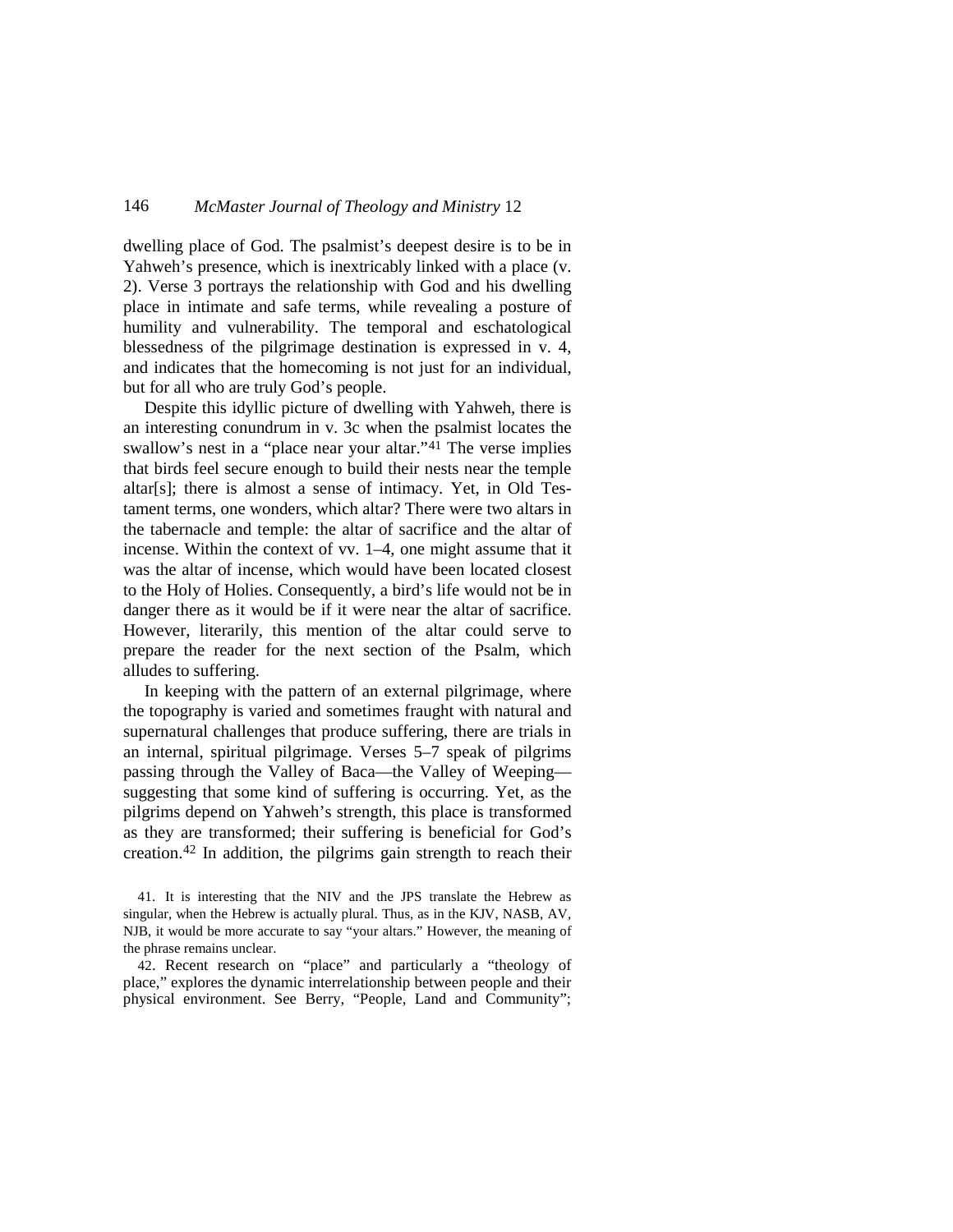destination. Implicitly, this does not refer just to physical strengthening, but to character formation, which affords endurance and perseverance. As in v. 4, the psalmist portrays the corporate nature of pilgrimage that, in itself, is a source of strength. Verse 8 suggests that prayer is the means by which the pilgrims access this strength. Despite following a *selah* (pause), v. 9 appears to be a prayer for the king who would ideally provide strength of another kind for the people. This section also connects with Paul's recognition that the route to his spiritual destination involves suffering that would be transformed into spiritual and physical resurrection (Phil 3:10b–11), and that the route/transformation is ongoing (Phil 3:12–14).

Verses 10–11 in Psalm 84 return to the sentiments of vv. 1–2, which express the psalmist's desire to be in the courts of God. The posture of humility is reiterated in v. 10b when the psalmist declares that from his perspective, it would be better to be a doorkeeper (or to stand at the threshold [NASB] or be an abject [LXX]) in the house of God, than to dwell in the tents of the wicked. Conceivably, the psalmist is declaring that it is a matter of moral choice or intention. This allusion to character is amplified in v. 11 when it speaks of the protection, favor and honor that Yahweh provides and bestows upon "those whose walk is blameless." Just as Paul strives towards the goal of being conformed to the righteousness of Christ, so Ps 84:11 implies that the spiritual pilgrimage/walk of God's people is not just external, but involves internal matters of character. Finally, Psalm 84 ends with the idea that the successful completion of the pilgrimage is dependent on the pilgrim's trust in God. This essential component of pilgrimage is inferred in Paul's confidence "somehow, to attain to the resurrection from the dead" (Phil 3:11).

To summarize, McConville's correspondences between the external, spatial, and temporal journey, and the inner, spiritual life are helpful. In each section of Psalm 84, one can observe the interweaving of the psalmist's focus on the external, physical

Brueggemann, *The Land*; Casey, *Getting Back into Place*; Inge, *Christian Theology of Place*; Lane, *Solace.*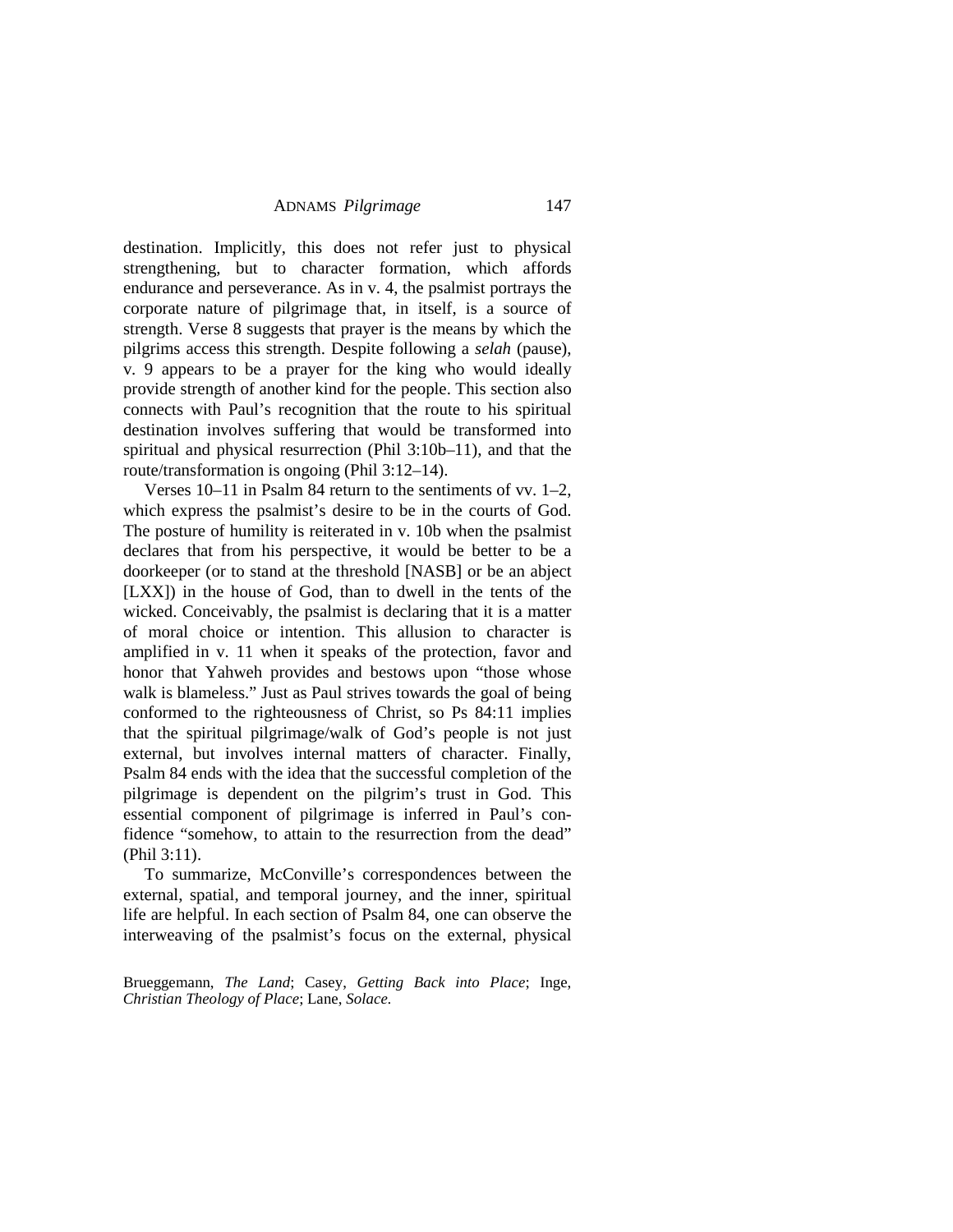dwelling place of Yahweh, and the internal emotional, psychological, and spiritual focus or desire for God's dwelling place, and even for the living God himself. This prompts the psalmist to trust and depend on God in the midst of the Valley of Baca, and to desire and choose to be in God's dwelling place rather than the tents of the wicked. Psalm 84 then, in conjunction with Phil 3:10–14, provides a Scriptural pattern for pilgrimage as a paradigm that is congruent with the definition of spiritual formation.

#### *Itinerary of Pilgrimage*

Having established a foundation and framework for developing a paradigm of pilgrimage for spiritual formation, we move to the next component of pilgrimage by recognizing that any extended travel with an intended destination is comprised of an overarching itinerary: preparation, departure, travel, and arrival. Even though there may be flexibility within the travel with regard to the time or route, these basic elements frame the entire trip. The same is true for spiritual pilgrimage, while other dimensions are present.

#### *Preparation: From Inattention to Attention to Intention*

Before a Christian spiritual pilgrimage begins, it would seem that a person must be aware that the possibility of such a venture exists, and that it is desirable. It is easy to be so preoccupied with other matters that this possibility may not always be apparent. However, at some point, most people become aware of a spiritual dimension in their lives, thus moving from a state of unawareness to awareness: inattention to attention. Classical spirituality depicts this as "awakening."[43](#page-16-0) Mulholland describes it as "an encounter with the living God; it is also an encounter with our true self. It is coming to see something of ourselves as we are and a coming to see something of God as God is."[44](#page-16-1)

44. Ibid., 80.

<span id="page-16-1"></span><span id="page-16-0"></span><sup>43.</sup> I am indebted to Mulholland, *Invitation to a Journey*, 79–101, for the delineation of the "classical Christian pilgrimage."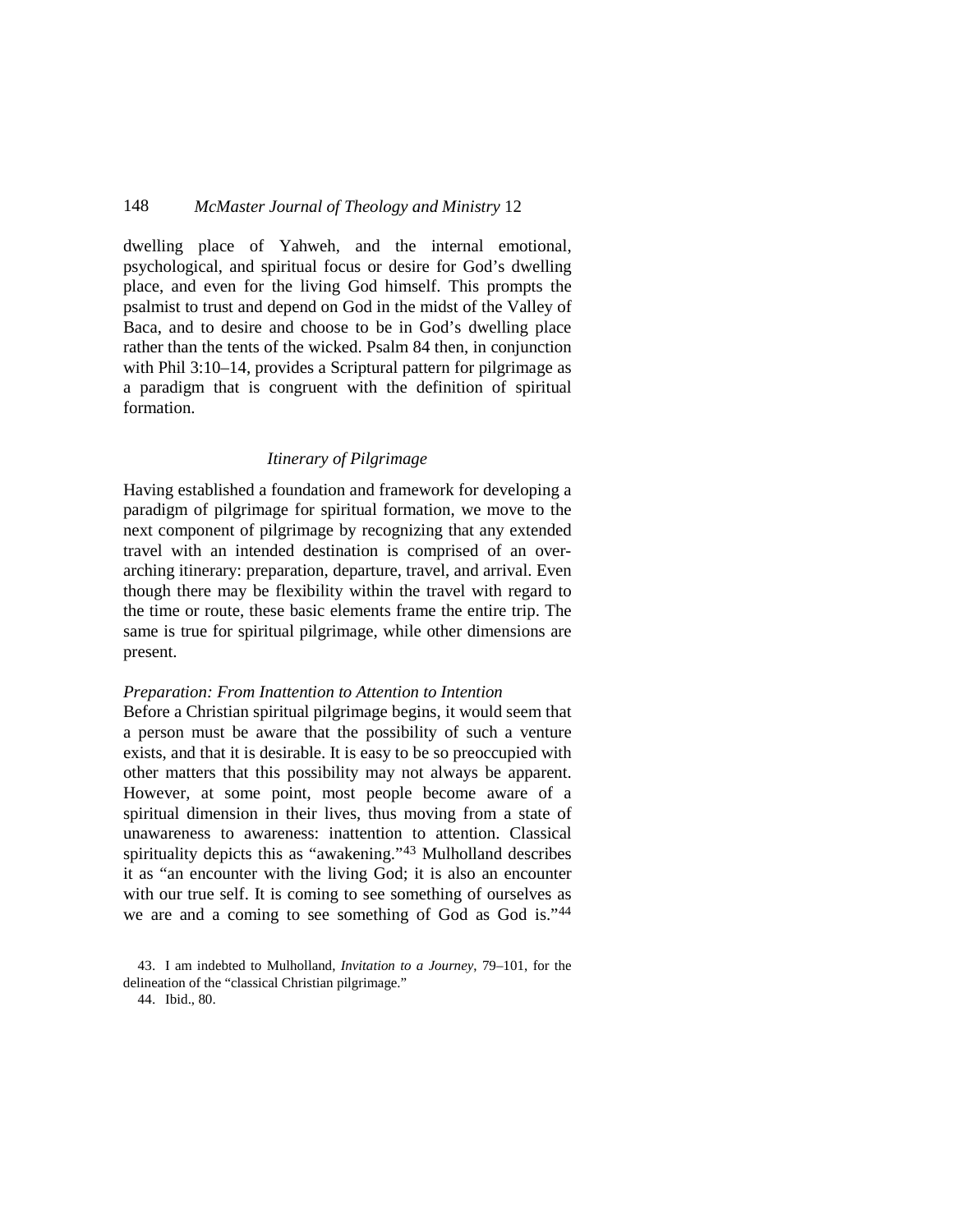Mulholland's description infers that this is a conscious attentiveness to God. The question arises: When does this happen and how? There is no definitive answer. For those who have been brought up in the church, it could be a growing consciousness of one's personal relationship with God, or it could be a dramatic, epiphanal moment. The apostle Paul's experience would represent the latter. Alternatively, depending on one's Christian tradition, some would say that the spiritual pilgrimage begins at baptism, whether infant or believer's baptism. For those who have not had a Christian upbringing, the means and time of one's spiritual awakening can be as unique as each individual life. More radically, those like W. Paul Jones would say that spiritual pilgrimage begins within the womb, as part of the grand cosmological pilgrimage.[45](#page-17-0)

However, expanding on Mullholland's thoughts concerning a person's encounter with the living God, it must be contended that for a *Christian* spiritual pilgrimage to commence, there must be an encounter with *Christ*. Further, as Mulholland points out, an encounter with Christ may be a comfort or pose a threat. Paul's Damascus road experience was threatening, but nonetheless, it moved him to the next phase of pilgrimage preparation: intention. For others who encounter Christ in less dramatic ways and respond positively, it can be argued that at some point there is a conscious intention to follow Christ in pilgrimage towards knowing him, and towards being conformed to his image (Phil 3:10; Ps 84:5b). Elizabeth Canham sums it up well when she says: "Pilgrimage is a response to an inner call, a commitment to leave what is known in search of the holy."[46](#page-17-1)

Given the contours and dimensions of individual lives, it is difficult to say whether unconscious spiritual formation is a precursor to an intentional embarking on spiritual pilgrimage. This is a moot point within the larger framework of a pilgrimage paradigm, but it does reflect the flexibility of a starting point that a paradigmatic approach affords.

<span id="page-17-1"></span><span id="page-17-0"></span><sup>45.</sup> Jones, *Season*, 17–22. Jones presents a fascinating exploration of spiritual pilgrimage that stretches previous understandings of the paradigm.

<sup>46.</sup> Canham, *Table of Delight*, 23.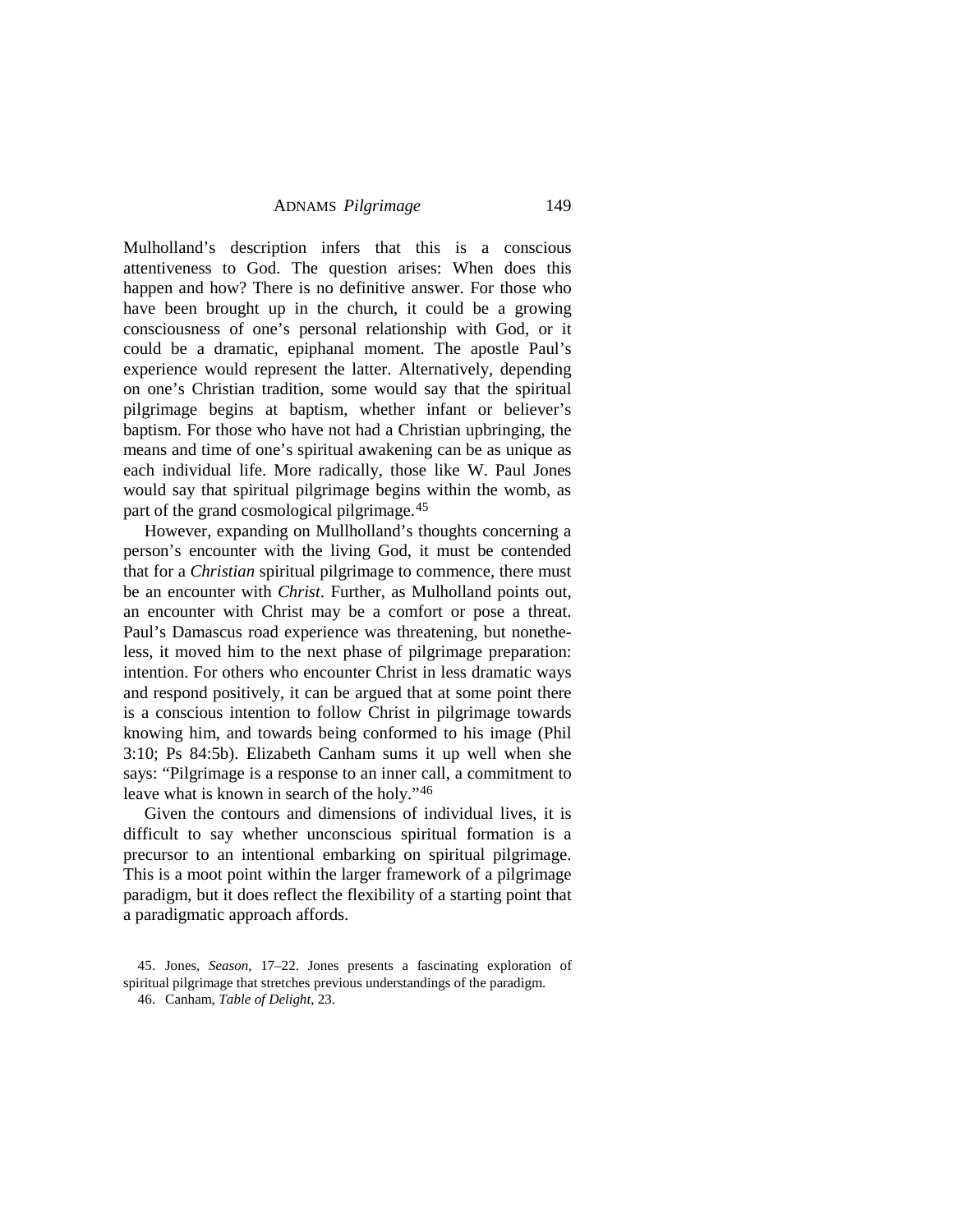#### *Departure: From Habitus to Liminality*

A departure of any kind entails a leaving: leaving behind of location, goods, and people. It involves leaving one's "habitus"<sup>[47](#page-18-0)</sup> or ritualized, familiar, and comfortable ways of doing things in life, and crossing a threshold [Latin *limen*] into "liminality," a place of unfamiliarity, unknowing, the in-between. Some see liminality as being between "the time we leave home and arrive at our destination."[48](#page-18-1) Others depict it as being "betwixt and between [where] the old world is left behind, but we're not sure of the new one yet."[49](#page-18-2) This movement is particularly true within Christian spiritual pilgrimage; it means taking a risky step into unfamiliar territory with unknown topography. Even though God will lead the way, he is not known well. Classical spirituality designates this phase of spiritual formation as "purgation." Mulholland summarizes it as "the process of becoming integrated into the new order of being in Christ," which involves a renunciation of former ways.<sup>[50](#page-18-3)</sup> For our purposes, "departure" and "purgation" refer to the initial step following the "intention" of leaving and renouncing one's past orientations, then entering into a "sense of being in no man's land, where the land appears completely different, there is no discernable road map, and where the journeyer [pilgrim] is jolted out of normalcy."<sup>[51](#page-18-4)</sup> As a response to an inner call that has a divine purpose, it entails risk, "to give the spiritual pilgrim the opportunity to have previous patterns of attitude and action deconstructed and disempowered so that one can more truly come to find God as the true and ultimate source of security and life.["52](#page-18-5) The context of Paul's

47. Lane, *Solace*, 9–14.

<span id="page-18-1"></span><span id="page-18-0"></span>48. Franks and Meteyard, "Liminality," 215 (citing Paul Tournier, *A Place for You.* New York: Harper and Row, 1968, 163).

<span id="page-18-2"></span>49. Franks and Meteyard, "Liminality," 216 (citing Richard Rohr, *Everything Belongs: The Gift of Contemplative Prayer.* New York: Crossroad, 1999, 132).

50. Mulholland, *Invitation to a Journey*, 82.

51. Franks and Meteyard, "Liminality," 216.

<span id="page-18-5"></span><span id="page-18-4"></span><span id="page-18-3"></span>52. Ibid. (citing Demetrius Dumm, *Flowers in the Desert: A Spirituality of the Bible,* New York: Paulist, 1987, 58–59).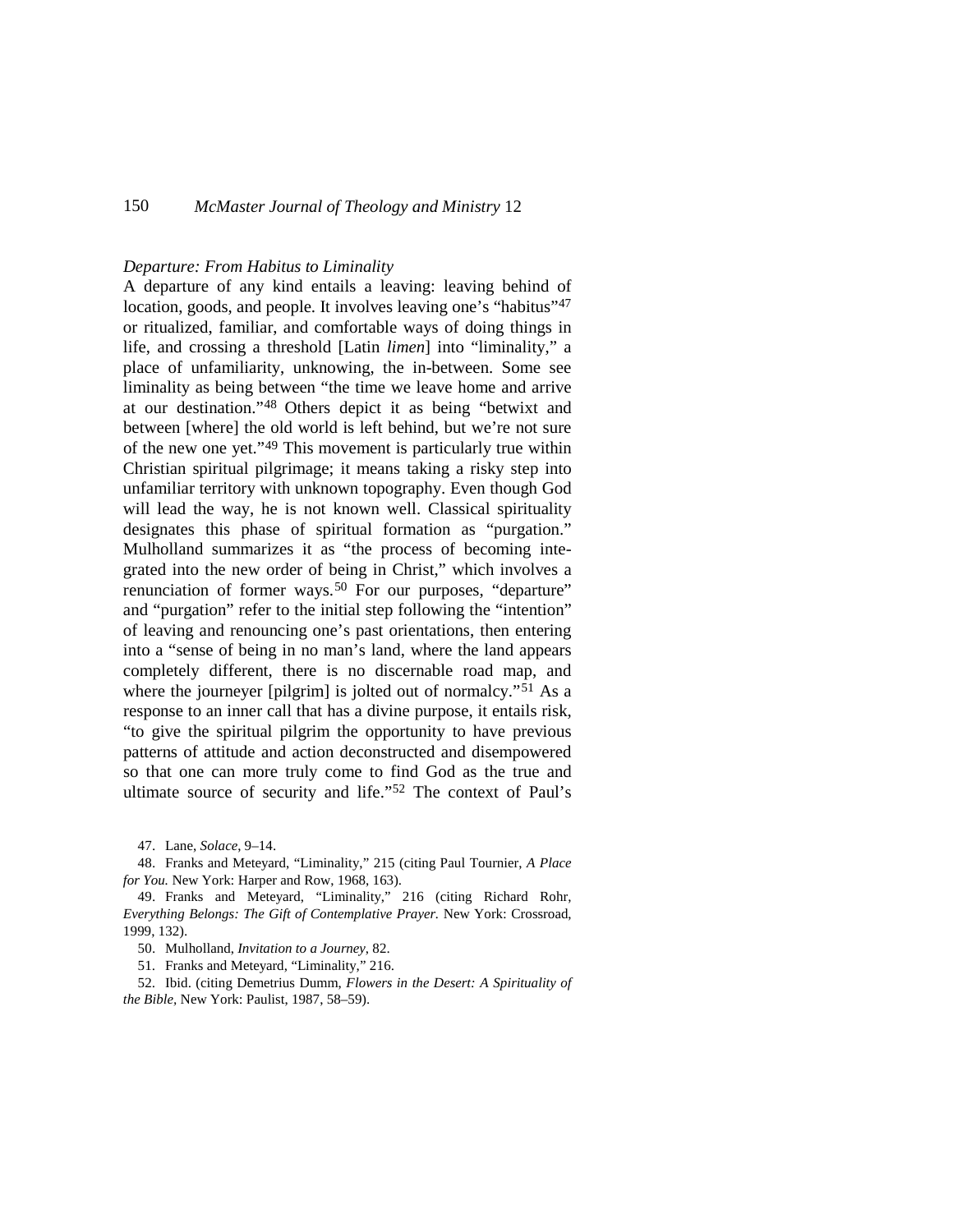expressed intention in Phil 3:10a reveals that he too, left his privileged Jewish "habitus" behind and moved into a "liminal" relationship with Christ.

Departure not only involves leaving behind, but also taking some things for travelling. Early pilgrims were known to take a cloak and a walking stick for protection and support. For spiritual pilgrims, these objects could represent symbolically two essential items for pilgrimage. The cloak can be thought of as a prayer shawl, which could symbolize the necessity of prayer in the spiritual life. Classical pilgrimage and spirituality grounds itself in contemplative prayer. In the Russian tale, *The Way of a*  Pilgrim,<sup>[53](#page-19-0)</sup> the pilgrim travels from place to place trying to find out how to pray unceasingly. Finally, he learns about the classic Jesus prayer: Lord Jesus Christ, have mercy on me a sinner—the Greek *kyrie eleēson*. For the remainder of his travels, the pilgrim disciplines himself to recite this prayer hundreds of times a day, until he completely internalizes it. The prayer sustains the pilgrim for the duration of the journey.

The walking stick could be a symbol of trust and dependence on God. Walking sticks give support, stability, and strength, especially over rough or difficult terrain; the user must trust that the stick will not break. For the spiritual pilgrim, Ps 84:8, 12 implies that prayer and trust are elemental for the pilgrim, signifying his/her ongoing dependence on God for strength and perseverance during the pilgrimage.

#### *Travel: From Intention to In Tension*

Just as an external pilgrimage goes from place to place over diverse topography, and encounters various people, so does the internal pilgrimage of spiritual formation. Any type of pilgrimage may begin with the eager anticipation of a great adventure under the leadership of a trustworthy guide. There will be times of wonder, and delightful experiences of new sights, new companions, seasons, and places of rest and hospitality. As well, there will be periods of travelling alone or in the company of other pilgrims and friends, or of strangers and foes.

<span id="page-19-0"></span>53. Savin, trans. *Way of a Pilgrim*.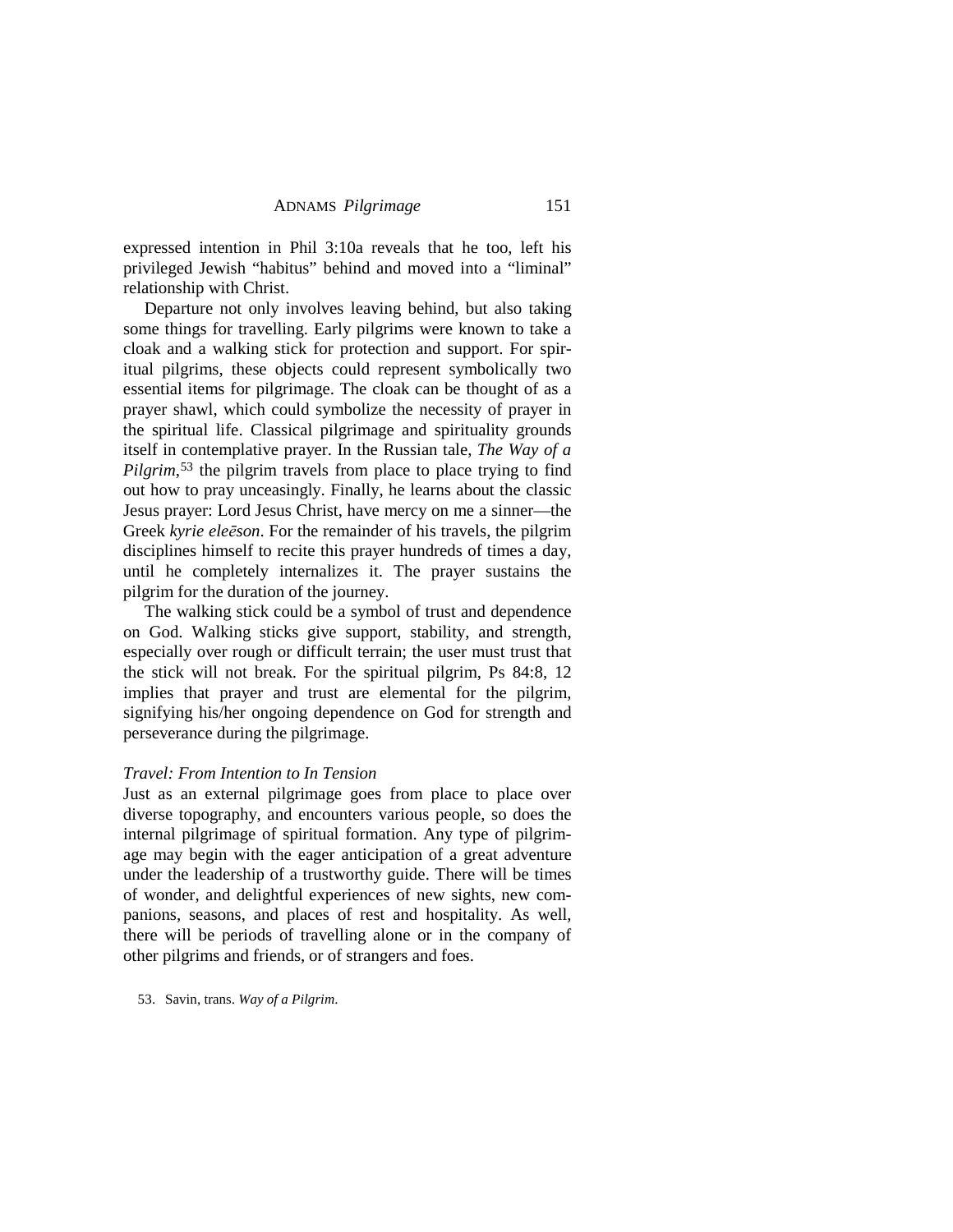Nevertheless, as with the Israelites, God may not always lead his people on the most scenic, direct route to his destination, but might take them through wilderness and desert terrains where obstacles and set-backs may result in fatigue and discouragement, even despair. It is during this travel that the pilgrim encounters God, others, and him/herself in unprecedented ways. It is here that spiritual formation often happens—in the center of liminality—or when passing through the Valley of Baca (Ps 84:6a). It is in these places that the "sharing in the fellowship of [Christ's] sufferings" can occur. Following the classical phases of spiritual formation, "purgation" is interwoven with "illumination." When as Christian pilgrims we encounter God in circumstances and other people, we find ourselves in tension with "aspects of our old life that are clearly and unmistakably inconsistent with God's will for our wholeness."[54](#page-20-0) Moreover, God through his Spirit reveals the "deep-seated attitudes and inner orientations of our being out of which our behavior patterns flow . . . essentially our 'trust structures,' especially those deep inner postures of our being that do not rely on God but on self for our well-being."[55](#page-20-1) In essence, God deals with our character. Often during these times, various dimensions of suffering occur, which act as catalysts to enable us to become like Christ in his death. Like Paul, we may not suffer the physical agonies of the crucifixion, but as we take up our own crosses to follow Christ, we may experience other forms of physical suffering, as well as mental and spiritual anguish, humiliation, rejection, and abandonment similar to what Christ endured. Another aspect of becoming like Christ in his death is to be in such union with the Father that we, like Jesus, are able to say: "Yet, not as I will, but as you will" (Matt 26:39). Then, as Christ, "who for the joy set before him, endured the cross, scorning its shame, and sat down at the right hand of the throne of God" (Heb 12:2), his pilgrim followers will also "somehow attain to the resurrection from the dead."

<span id="page-20-0"></span><sup>54.</sup> Mulholland, *Invitation to a Journey*, 83.

<span id="page-20-1"></span><sup>55.</sup> Ibid., 85.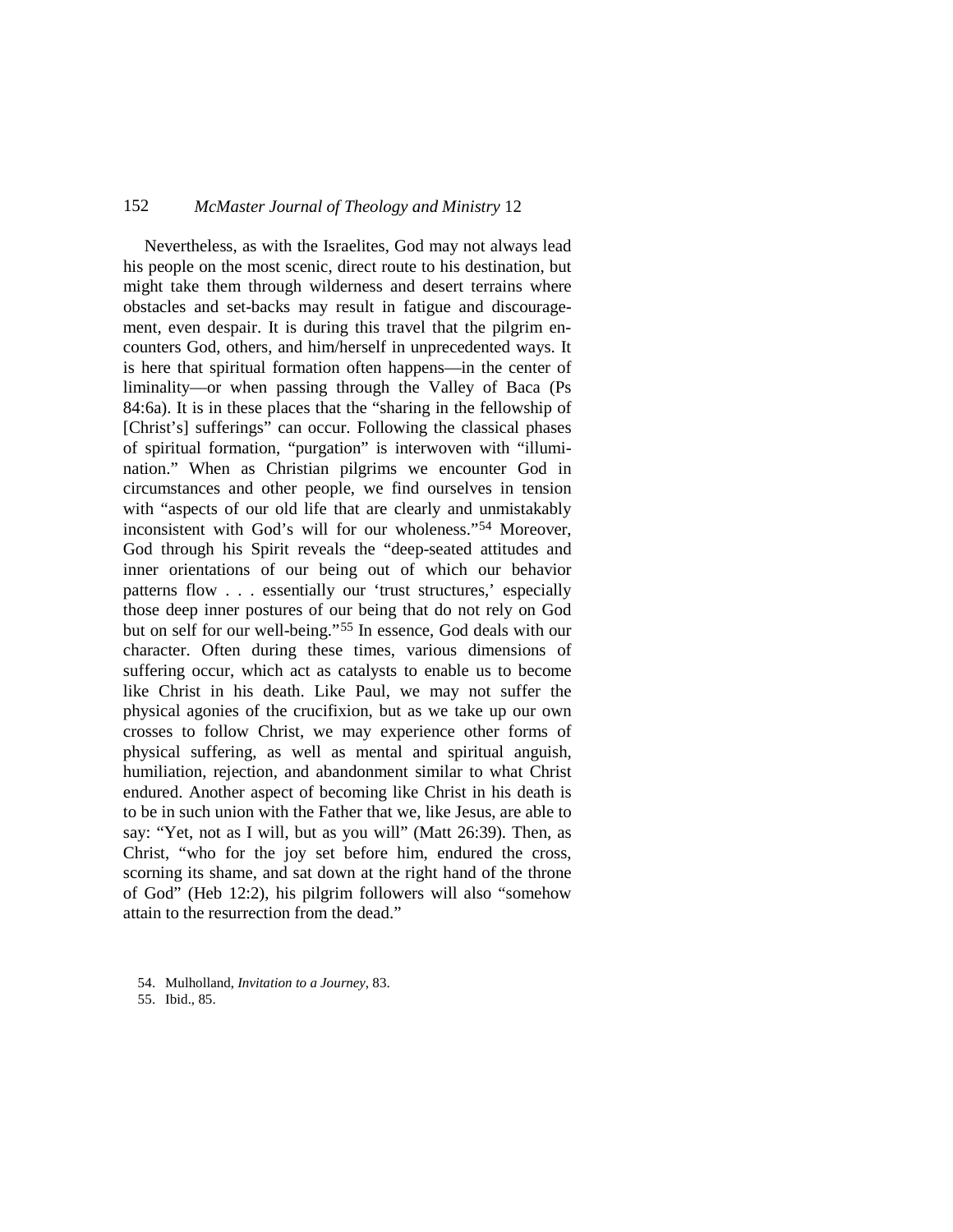Trevor Hudson, a South African pastor, echoes these thoughts when he posits that the concept of pilgrimage rests on three essential ingredients—*encounter*, *reflection*, *transformation* which "represent three critical movements of the authentic Christ-following life." [56](#page-21-0) He states, "As Jesus' disciples, we are called into an ongoing engagement with our suffering neighbour, continued reflection upon our lives in the light of scripture, and a never-ending process of growing into Christlikeness."<sup>[57](#page-21-1)</sup> Moreover, he agrees with the traditional Christian perspective that the external pilgrimage experience reflects the daily, internal pilgrimage life of Christ followers. For Hudson, it means daily encounters with those who suffer. He observes, "In my personal experience, my suffering neighbour is where I meet the crucified and risen Christ."[58](#page-21-2) Philippians 3:10 highlights this essential ingredient of pilgrimage, and Psalm 84:3c alludes to it with the mention of the altar. Harold Attridge, in his commentary on Hebrews, develops this idea. Hebrews 13:10–16 links the Old Testament concept of "altar" with the New Testament by speaking of Christians having an altar from which "those who minister at the tabernacle have no right to eat" (Heb 13:10). The pericope goes on to compare the Old Testament "destruction of sacrificial animals 'outside the gate' (v. 11) with Christ's death 'outside the gate' (v. 12).["59](#page-21-3) Attridge posits that "[t]his correspondence clarifies the nature of the 'altar' at which Christians worship, as the place where the 'once for all' sacrifice of Christ took place" and that "Christians are called to follow their leader 'outside the camp.'"[60](#page-21-4)Attridge summarizes the pericope by saying: "Having a share in Christ's altar means finally to follow him on the road of suffering, to worship God through sacrifices of praise, and to devote oneself to loving service of other members of the covenant community."[61](#page-21-5)

- <span id="page-21-3"></span>59. Attridge, *Hebrews*, 391.
- <span id="page-21-4"></span>60. Ibid.
- <span id="page-21-5"></span>61. Ibid.

<span id="page-21-1"></span><span id="page-21-0"></span><sup>56.</sup> Hudson, *Mile in My Shoes*, 20–22.

<sup>57.</sup> Ibid., 22.

<span id="page-21-2"></span><sup>58.</sup> Ibid., 41.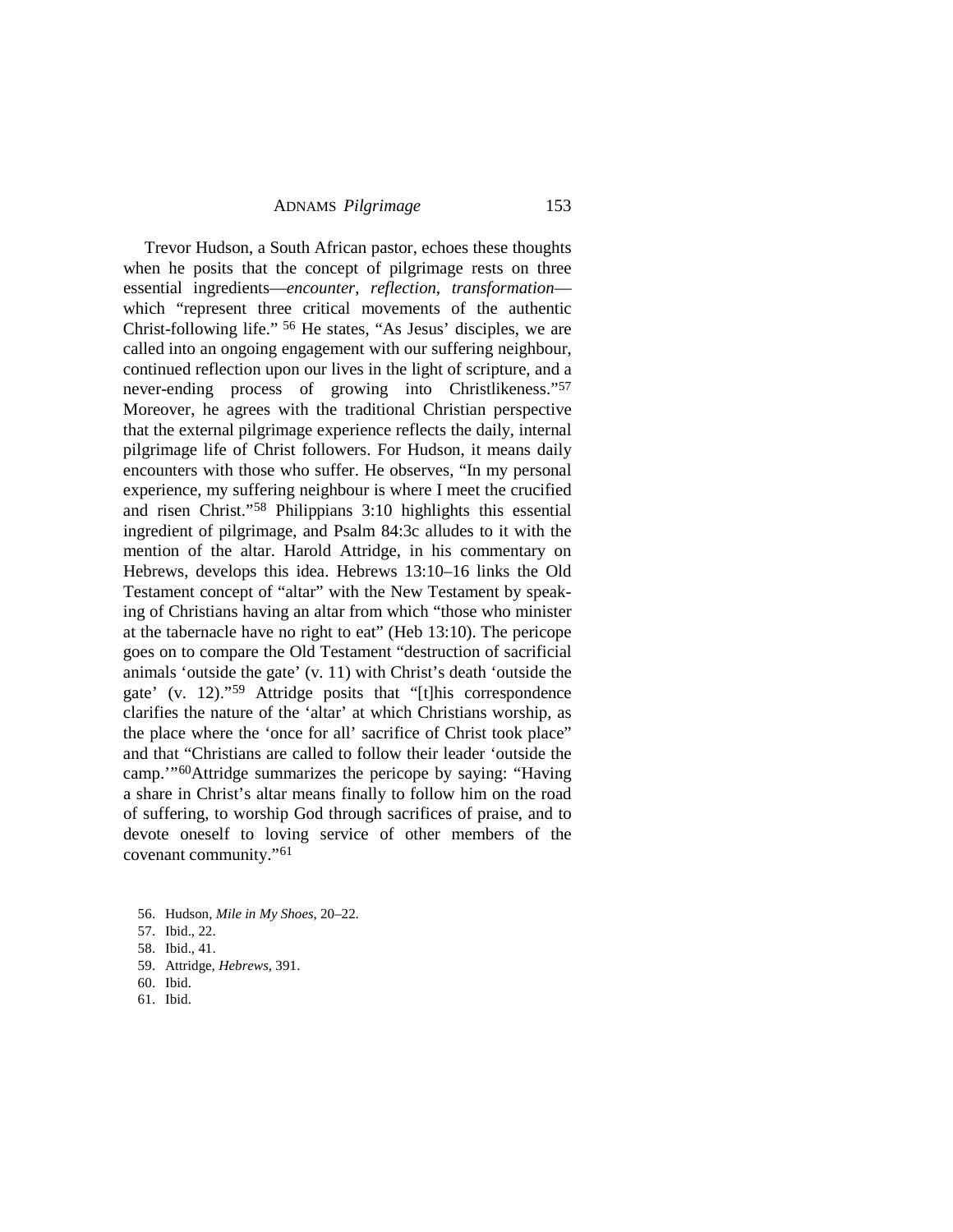As Hudson came to see himself as "a pilgrim in daily life," he realized that "[e]veryday pilgrims seek to cultivate a particular attitude toward life—an attitude that sees the living Christ present in all things, especially in our encounters with those who suffer."[62](#page-22-0) That attitude, as it becomes increasingly conformed to the image of Christ, is one of caring and compassion. According to Hudson, 1 Corinthians 13 points out that compassionate caring "is *the* distinguishing mark of faithful discipleship" and that this transformation to compassionate caring calls for "disciplined effort and planned co-operation . . . It usually comes as a gracesoaked gift to those who intentionally, consciously, and regularly place themselves before God."[63](#page-22-1) Psalm 84:5–8 captures these observations and reflects the core characteristic of "illumination" as "a radical shift of the deep dynamics of our being, a profound transformation of our relationship with God . . . the experience of total consecration to God in love."[64](#page-22-2)

Nonetheless, when a person is in the depths of liminality, at times the pilgrimage can become overwhelming. This may require what David James Duncan calls "strategic withdrawal: to step back, now and then, from the possible to take rest in the impossible: to stand without trajectory in the godgiven weather till the soul's identity begins to come with the weathering."[65](#page-22-3) Feasibly, Christ might impose his strategic withdrawal on us, by leading us into a dark night of the soul in order to reveal himself in unparalleled ways, or to accomplish his deeper, mysterious, transforming work within us. Alternatively, we ourselves may recognize that we need an intentional period of rest and reflection. Either way, these seasons of stasis should be embraced as integral parts of the pilgrimage of spiritual formation that will, in God's time, lead to our *anastasis/exanastasis*.

Although "travel" comprises a large part of the pilgrimage of spiritual formation, it can be said that within the time and space of travel, there are many seasons of preparation and departure;

- <span id="page-22-2"></span>64. Mulholland, *Invitation to a Journey*, 94.
- <span id="page-22-3"></span>65. Duncan, "Strategic Withdrawal," 14.

<span id="page-22-0"></span><sup>62.</sup> Hudson, *Mile in My Shoes*, 23.

<span id="page-22-1"></span><sup>63.</sup> Ibid., 24.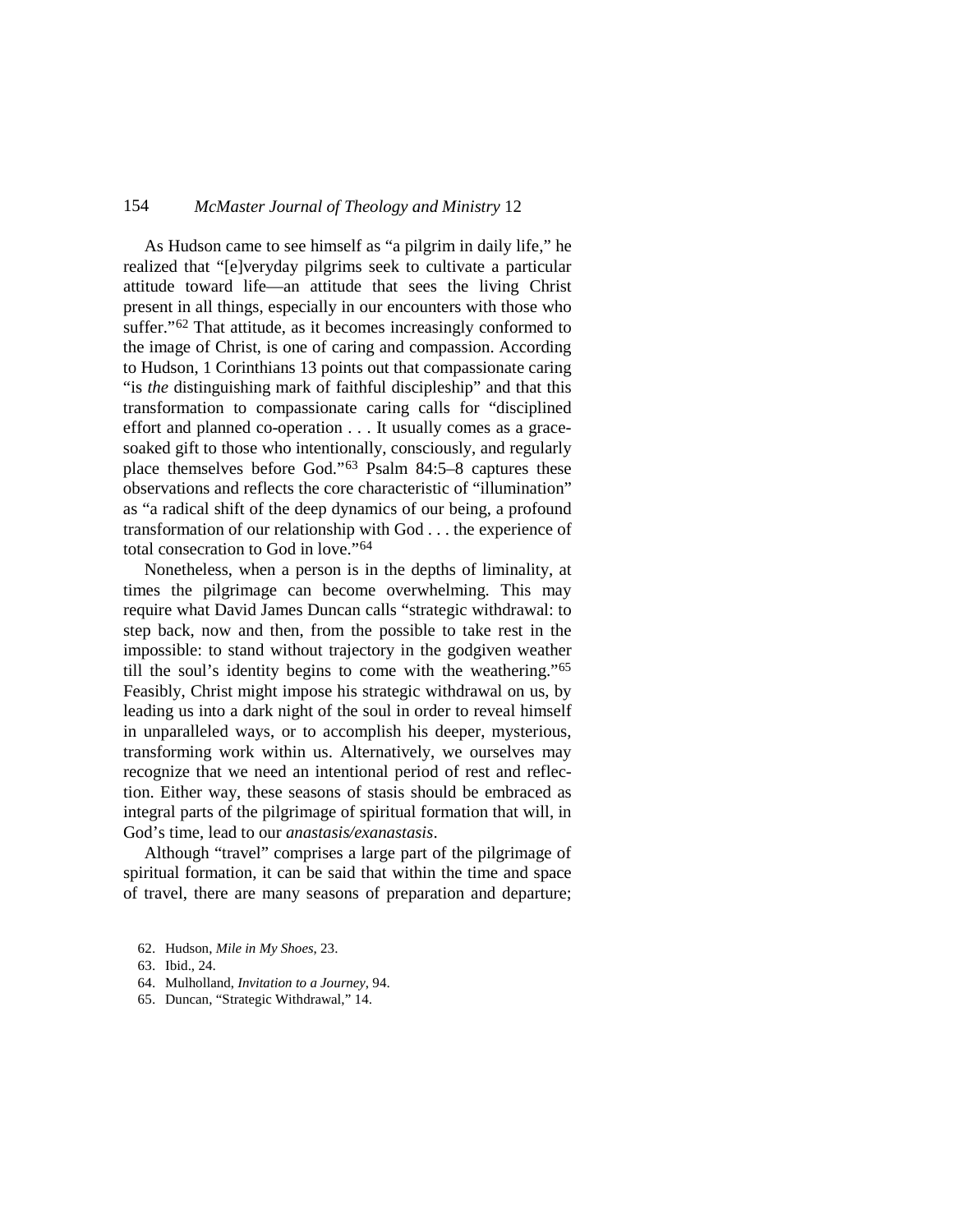there is always an inward movement and an outward movement as pilgrims are attentive to God's activity in, through, and around them. As Christ leads his people through new, unknown territory, illumining areas of their lives that do not conform to his image, repeatedly they will find themselves renewing their intentions to follow him—departing from their old ways to share in the fellowship of his suffering, becoming like him in his death, and somehow, attaining to the resurrection from the dead. We have seen how Paul articulates this ongoing pressing and straining towards the goal in Phil 3:12–14, as does Ps 84:5–10.

#### *Arrival: From Transformation to Destination*

Unlike postmodern tourists who are "in search of amusement . . . travelling through other people's space, while prepared to pay for the privilege of doing so, . . . with no goal or ultimate destination,"[66](#page-23-0) Christian spiritual pilgrims keep their eyes fixed on their spiritual destination, and in God's timing, eventually they will arrive. According to classical spirituality, this final phase of spiritual formation is "union," which "characterizes those experiences of complete oneness with God in which we find ourselves caught up in rapturous joy, adoration, praise and a deep peace that passes all understanding."[67](#page-23-1) Psalm 84:1–4 captures the essence of this union metaphorically. This union will be the culmination of our spiritual formation when we will be "in Christ," who is our ultimate dwelling place, and to whose image we will be conformed perfectly when we are resurrected physically to the dwelling place of God—the New Heaven and the New Earth.<sup>[68](#page-23-2)</sup>

<span id="page-23-0"></span>66. Tidball, "Pilgrim and the Tourist," 188. Tidball is exploring sociologist Zygmunt Bauman's paradigm of "tourist" to describe postmodern identity.

67. Mulholland, *Invitation to a Journey*, 97.

<span id="page-23-2"></span><span id="page-23-1"></span>68. Based on N. T. Wright's understanding of God's final *telos* for humankind, I would suggest that he concretizes the classical conception of "union" with God, and thereby challenges many popular misperceptions of what the resurrected life will be like. The life in the recreated heaven and earth will not be just one of enraptured bliss, but will be one of purpose and activity that has some continuity with the present life.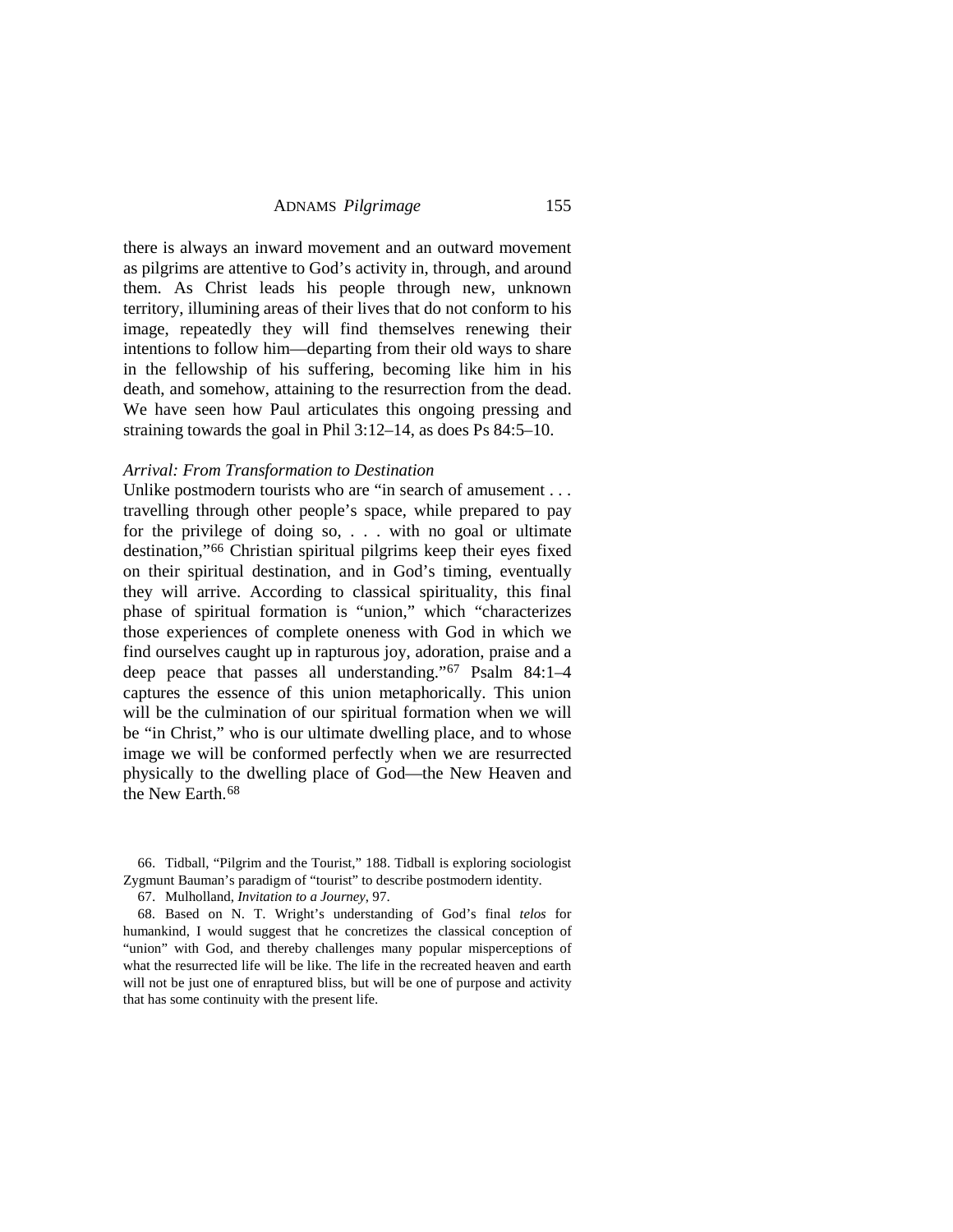However, Scripture and Christian tradition present many examples of those who had a foretaste of this eternal union in their earthly life pilgrimage.<sup>[69](#page-24-0)</sup> As wonderful and rapturous as these experiences were, these people were not yet completely conformed to the character and image of Christ. They were still very much alive in the flesh with all its temptations and battles; the undulations and tensions between the temporal and eternal, the "already," but "not yet," were still evident.

### *Implementing a Paradigm of Pilgrimage*

It is one thing to develop a paradigm of pilgrimage for spiritual formation, but it is another to consider how to go about incorporating it into one's own life and the life of a local church. Hudson recounts from his own experience that he saw it being lived out powerfully. After attending a meeting where Jean Vanier (founder of L'Arche) and others told their stories of living "amid crushing deprivation and oppression,["70](#page-24-1) Hudson came away with the renewed awareness that "many of the most Christ-like spiritual leaders were men and women who lived in close relationship with those who suffered."[71](#page-24-2) From this epiphanal experience, Hudson wondered if "intentionally exposing [his church] to the suffering of others would change us and help us respond in appropriate ways."<sup>[72](#page-24-3)</sup> Subsequently, "Pilgrimages of Pain and Hope" were born. Hudson's book delineates how he carefully prepared his congregation for many of these

<span id="page-24-0"></span>69. For example, when Moses ascended the mountain alone (Exod 19; 24:1–32:7; 33:7–34:35), or with the selected leaders of Israel (Exod 24:9–11), he and they directly experienced Yahweh's Presence. The prophets such as Elijah, Isaiah, Jeremiah, Ezekiel, and Daniel, had divine visions and experiences. In the New Testament, Peter, James, and John were present at the transfiguration of Christ. Paul's Damascus road experience, and his reference to a vision in 2 Cor 12:1–4 are other examples of a "union" with God. Various Christian mystics also have had experiences that would be classified as "union" with God, but these were not permanent states.

<span id="page-24-1"></span>70. Hudson, *Mile in My Shoes*, 18.

<span id="page-24-2"></span>71. Ibid.

<span id="page-24-3"></span>72. Ibid.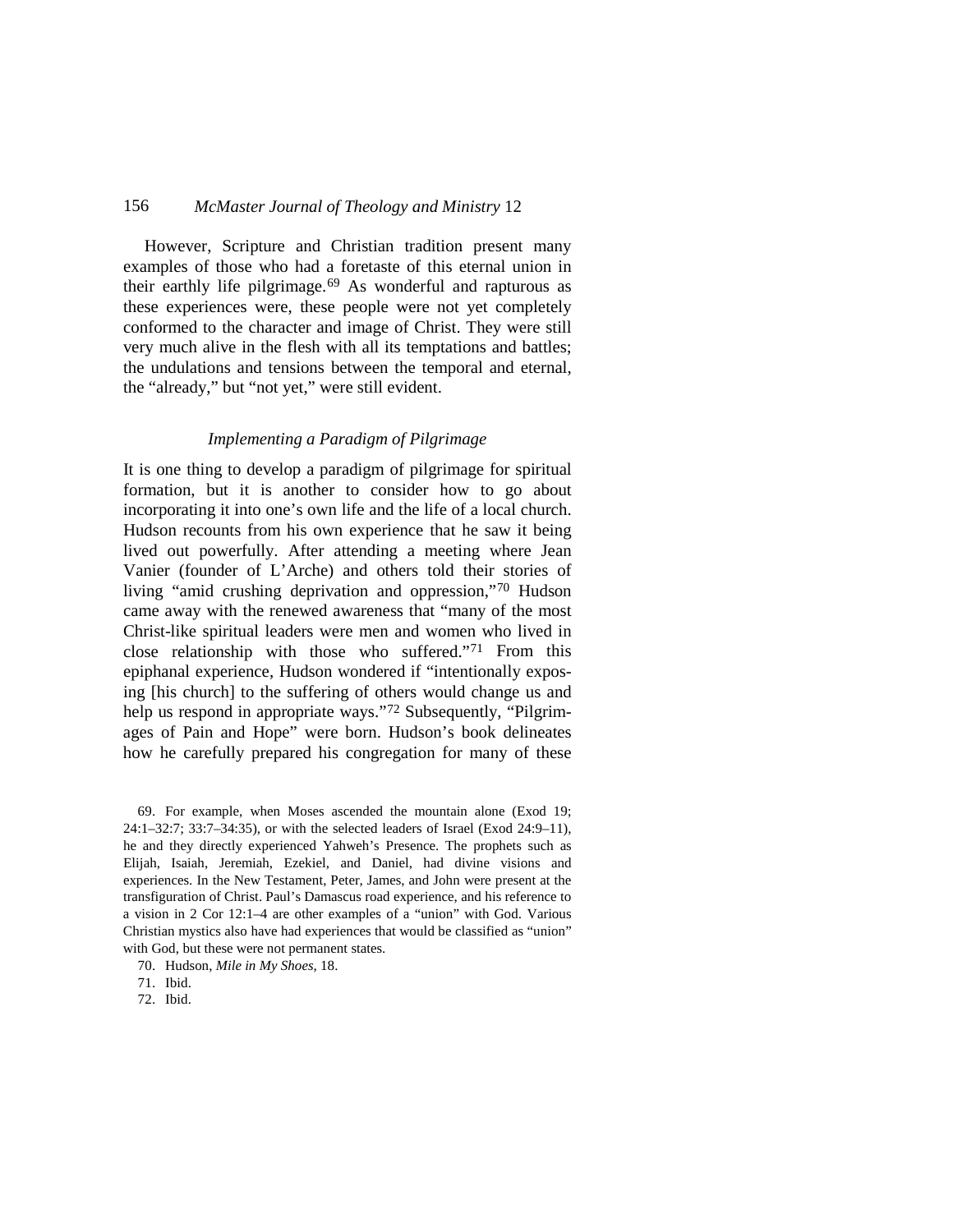external pilgrimages, and then, how he incorporated this paradigm into his own daily life and encouraged others to do so, especially if they were not able to participate in the actual Pilgrimages of Pain and Hope.

Having embraced the idea of pilgrimage for daily life, Hudson wondered how to go about "cultivating a pilgrim attitude"[73](#page-25-0) He developed three essential, "interwoven ingredients of a pilgrim posture."[74](#page-25-1) First, there is "learning to be present."[75](#page-25-2) This concept might be understood as moving from being scattered and pre-occupied—everywhere and nowhere at the same time—to being "now-here,"[76](#page-25-3) or being attentive to the "sacrament of the present moment."<sup>[77](#page-25-4)</sup> For Hudson, it means being fully focused on "what the present moment holds," which indicates a "willingness to be influenced, even transformed" by everyday experiences and people.[78](#page-25-5) There is a sense of openness, vulnerability, and non-possessive engagement with life. Second, Hudson advocates "learning to listen"[79](#page-25-6) to God and to the suffering stories of others, in order to be truly compassionate. By listening first to our own suffering, we are able to share in the sufferings of Christ as they appear in the lives of others. Third, "learning to notice["80](#page-25-7) the Divine Presence, "discerning what God is doing and saying in our midst [which] lays the foundations for the faithful pilgrim's responses."[81](#page-25-8) By developing this disposition, as pilgrims we gain hope and courage, knowing that God is working around, in, and through us; we are not alone on the pilgrimage.

73. The following points are found in ibid., 28–39.

<span id="page-25-3"></span><span id="page-25-2"></span><span id="page-25-1"></span><span id="page-25-0"></span>76. Manning, *Ruthless Trust*, 149–61. I am indebted to Manning for this term.

<span id="page-25-5"></span><span id="page-25-4"></span>77. De Caussade, *Sacrament.* De Caussade's classic volume was one of the first to introduce this concept.

78. Hudson, *Mile in My Shoes*, 30.

79. Ibid., 32–35.

80. Ibid., 36–40.

<span id="page-25-8"></span><span id="page-25-7"></span><span id="page-25-6"></span>81. Ibid., 37. In his book, Hudson provides practical exercises as spiritual disciplines to develop all three ingredients of pilgrim posture for spiritual formation.

<sup>74.</sup> Ibid., 29.

<sup>75.</sup> Ibid., 29–32.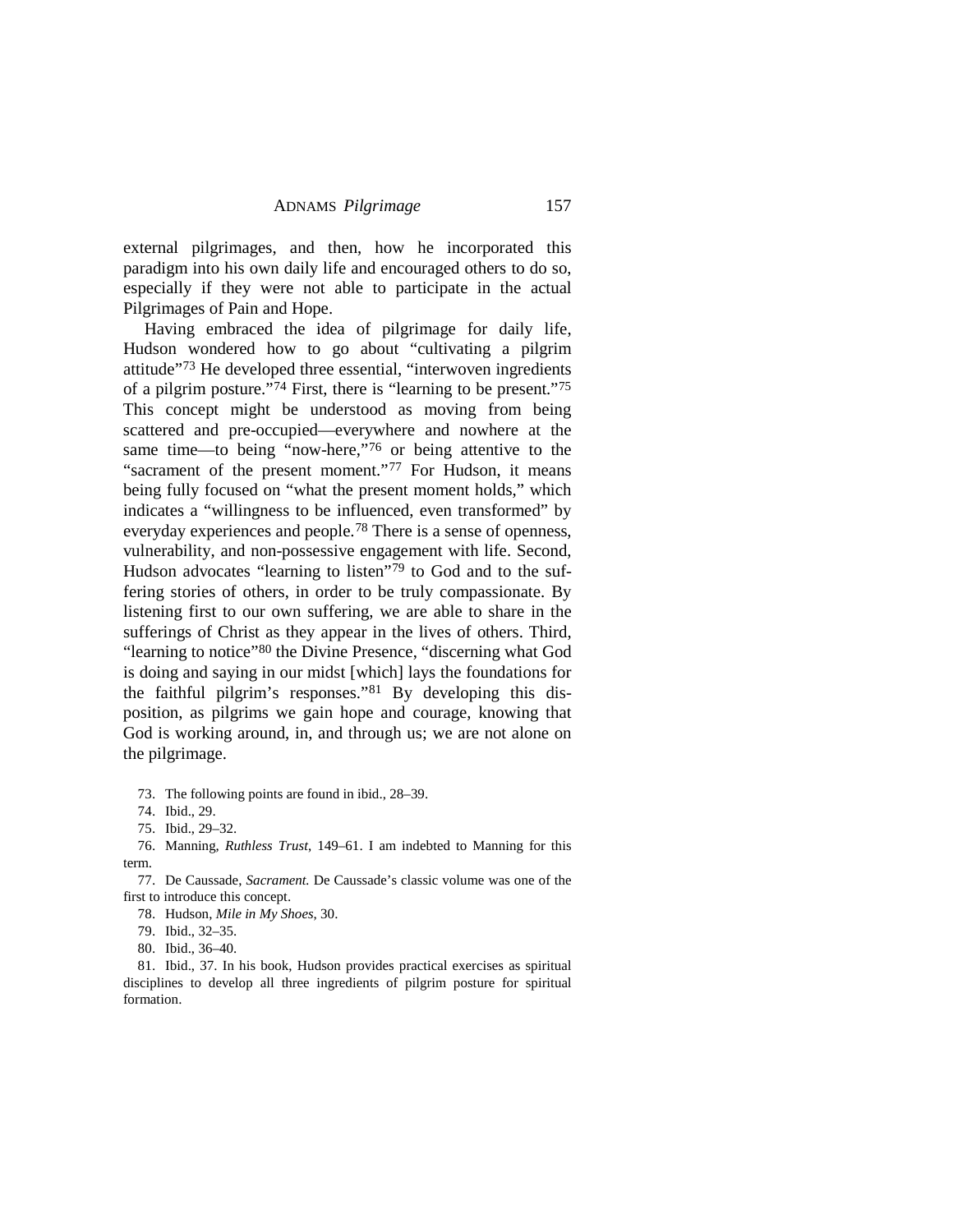In addition to Hudson's ideas, there are other creative ways to live out pilgrimage as a paradigm for spiritual formation that could help churches become acquainted with the concept. Those who have already adopted this paradigm could use pilgrim language in daily conversation and/or through informal book studies of *Pilgrim's Progress* or *The Way of a Pilgrim*. Retreat settings would be ideal for presenting the pilgrimage paradigm. Sunday morning contexts of teaching, preaching, hymns and spiritual songs/choruses, and visuals, could introduce the pilgrimage motif in a variety of ways. Churches that follow the seasons of the liturgical year have a traditional Christian framework for incorporating the pilgrimage paradigm into the life of the congregation. The possibilities are numerous.

# *Evaluating the Pilgrimage Paradigm*

Although this paper has developed a paradigm of pilgrimage for spiritual formation, and Trevor Hudson powerfully demonstrates how it can be implemented, does this paradigm actually fit the basic criteria that were laid out earlier for a spiritual formation paradigm? Returning to those requirements, we are reminded that as spiritual formation falls under the discipline of Pastoral Theology, developing a paradigm for spiritual formation must engage with culture, Scripture and Christian tradition, and personal experience. This pilgrimage paradigm has done so. Moreover, by adopting the concept of pilgrimage, the paradigm has provided an ancient, but fresh way of viewing and encouraging spiritual formation with language that challenges settled assumptions of faith. For some Canadian Christians, receiving Jesus Christ into their hearts as Lord and Savior is a secure ticket to heaven and a guarantee against suffering; the "already" is here and thus suffering is no longer part of this earthly life. The pilgrimage paradigm challenges those assumptions by showing that spiritual formation is ongoing throughout the life pilgrimage, and that it does indeed entail suffering. Accordingly, the paradigm respects and validates the complexities and ambiguities of individual and corporate lives that call for nuanced approaches to discipleship rather than systematic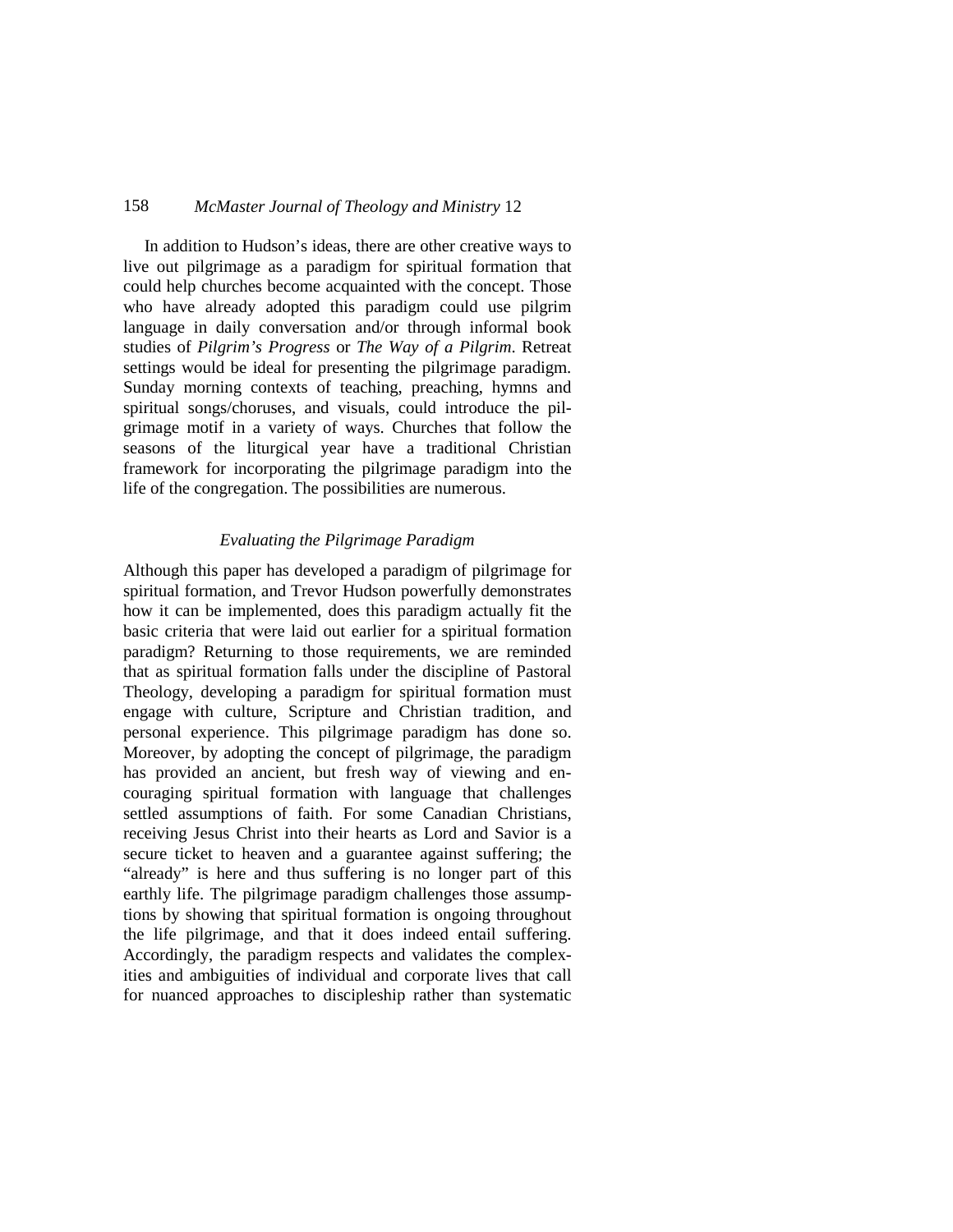methods. Using the selected Scripture passages provided patterns of a deepening hunger for the transforming spoken, written, and incarnate Word of God. Finally, the pilgrimage paradigm is flexible enough to allow for the various seasons of spiritual formation.

Next, does the pilgrimage paradigm conform to the definition of spiritual formation that was established earlier? Christian spiritual formation was defined as: *the transformative movement towards being conformed to the image of Christ for the glory of God and service to others.* By theologically grounding the paradigm in Phil 3:10–14 and Psalm 84, it has been demonstrated that the paradigm does fit this definition.

Further, is the ancient motif of pilgrimage appropriate for twenty-first-century Canadian Christians? The motif is appealing on a number of levels because first, it links contemporary Christians with their Old and New Testament roots, as well as Christian tradition. Furthermore, it connects contemporary believers with the present as it resonates with the current renewed interest in pilgrimage. Also, when properly understood, authentic pilgrimage, both external and internal, has a sense of purposeful adventure for divine ends; it protests against selfcentered spirituality and the tourist mindset that typifies much of the surrounding postmodern culture as well as the Canadian Christian sub-culture. To state it succinctly: "When tourists go home they leave their litter behind for someone else to clear up. When pilgrims pass through, they transform the world for the better."[82](#page-27-0) This also points to how traditional Christian pilgrimage was connected with mission. In addition, the paradigm implicitly addresses issues of character formation, which develops a moral vision to focus on others, thereby challenging what has been deemed to be the narcissistic ethos of Western culture over the last fifty years.<sup>[83](#page-27-1)</sup> Lastly, the pilgrimage paradigm is radically counter-cultural in an age where arriving quickly at the destination is more important than paying attention

<sup>82.</sup> Tidball, "Pilgrim and the Tourist," 196.

<span id="page-27-1"></span><span id="page-27-0"></span><sup>83.</sup> Much has been written about this topic. See works such as Lasch, *Culture of Narcissism*; Taylor, *Malaise*; and Wells, *Losing Our Virtue*.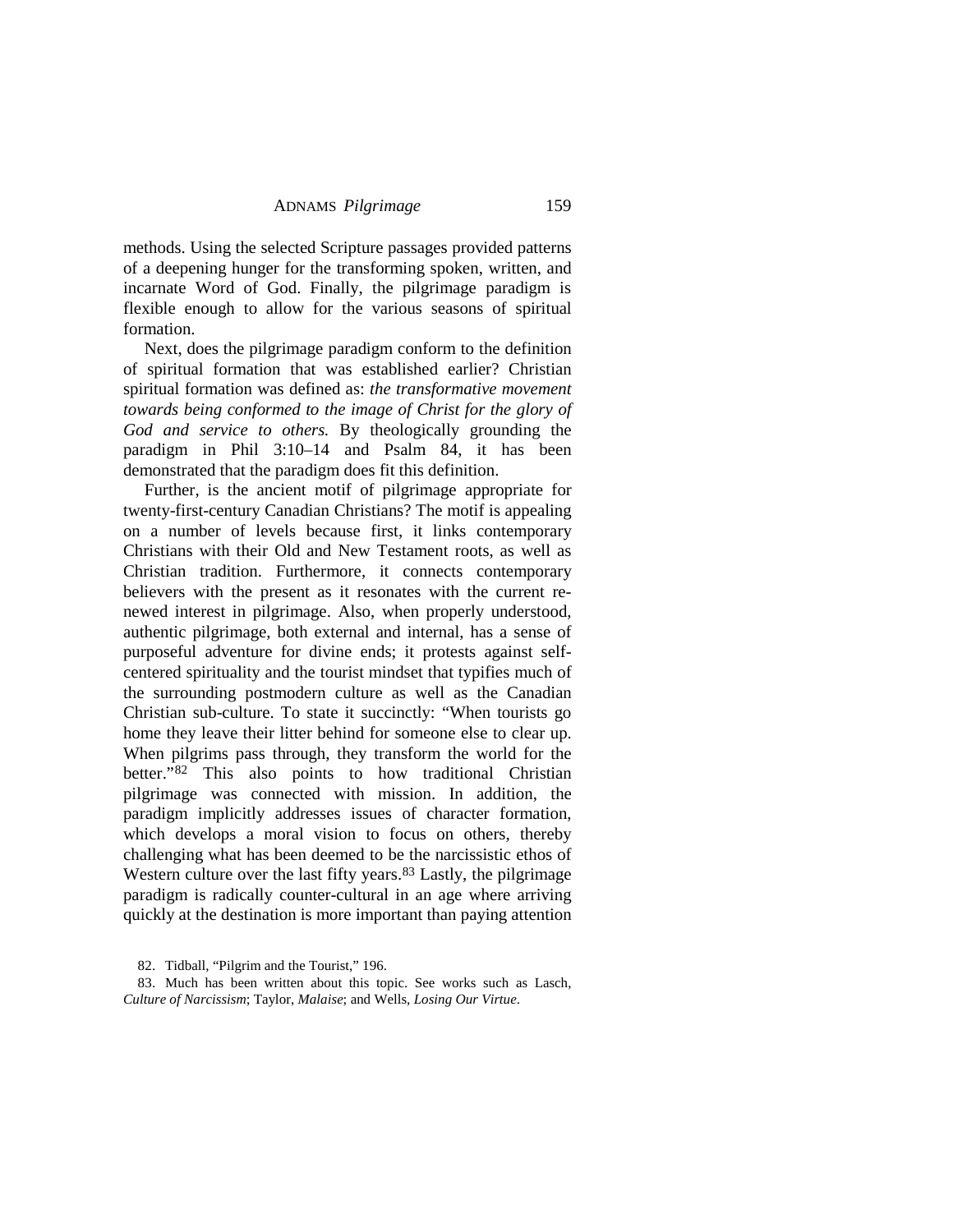to the travel itself; the paradigm offers an alternative way of living as it sacramentalizes time and space, while holding them in tension with the infinite and eternal.[84](#page-28-0) The value of the paradigm is summed up well when Dyas says that, among other things,

[pilgrimage] provides a context into which spiritual experiences of all kinds can be incorporated and against which they need to be measured. It is also a meta-narrative which still makes sense to many inside and outside the Church because the idea of journey is so deeply ingrained within the human psyche. It needs to be reclaimed from the slightly old-fashioned associations of Bunyan's "Pilgrim's Progress" because this is not quaint allegory but profoundly challenging spiritual reality. [85](#page-28-1)

Ultimately, pilgrimage as a paradigm for spiritual formation might be considered as an echo of the cosmological pilgrimage of the Triune God's his-story of Creation—Fall—Re-creation: Heaven—Earth—New Heaven/New Earth. As pilgrims within that grand meta-narrative, we can only respond in awe and with prayerful trust as we move forward towards our final destination in Christ.

#### *Bibliography*

- Achtemeier, Paul J., et al. *Introducing the New Testament: Its Literature and Theology.* Grand Rapids, MI/ Cambridge, UK: Eerdmans, 2001.
- Attridge, Harold W. *The Epistle to the Hebrews: A Commentary on the Epistle to the Hebrews*. Philadelphia: Fortress, 1989.
- Bartholomew, Craig. "Journeying On: A Concluding Reflection." In *Explorations in a Christian Theology of*

<span id="page-28-1"></span><span id="page-28-0"></span><sup>84.</sup> These ideas are my summative understanding of some themes found in Clingerman, "Walking into the Frame."

<sup>85.</sup> Dyas, "Medieval Patterns," 102.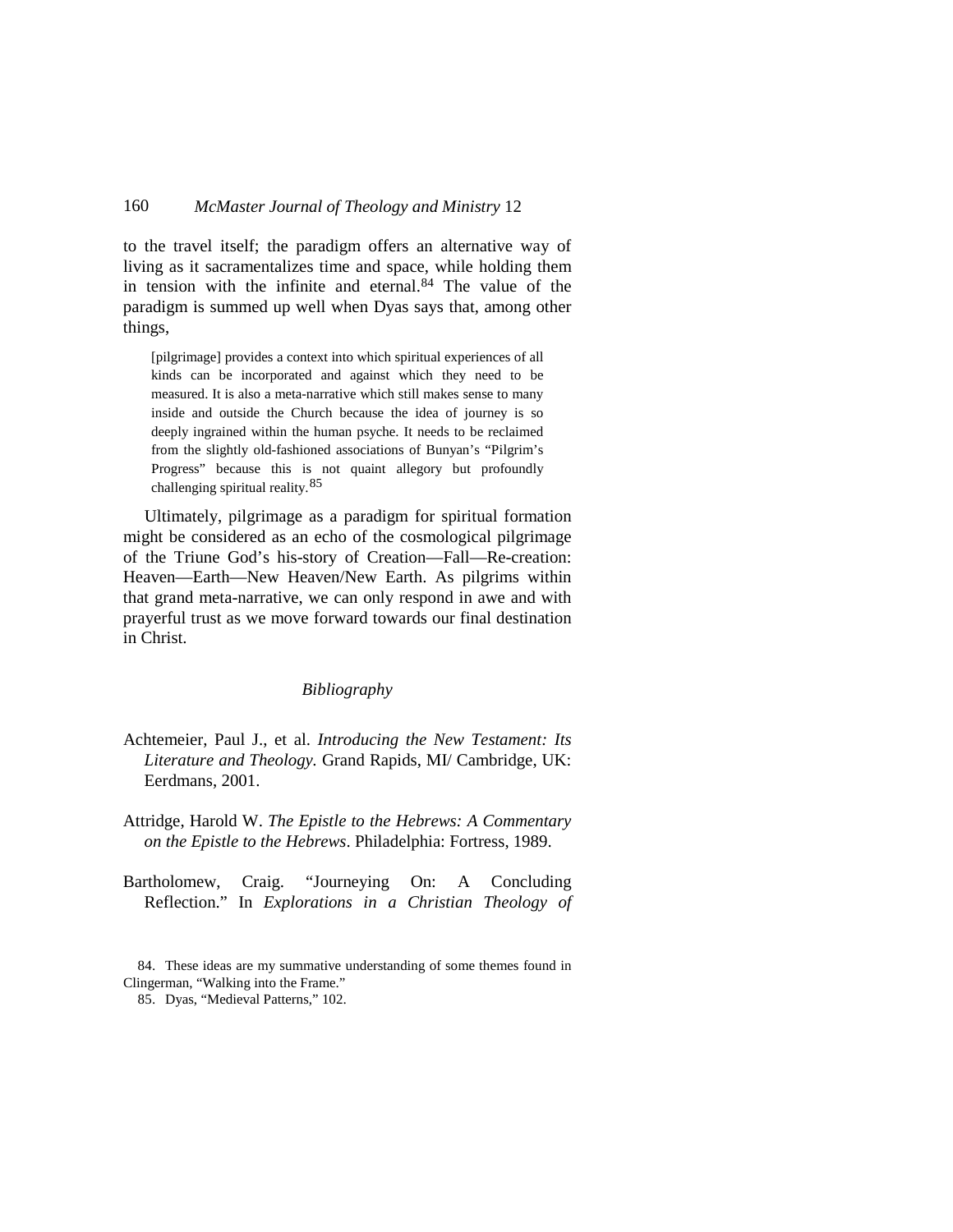*Pilgrimage*, edited by Craig Bartholomew and Fred Hughes, 201–15. Hampshire, UK: Ashgate, 2004.

- Berry, Wendell. "People, Land and Community." In *Standing by Words: Essays by Wendell Berry*, 64–79. San Fransico: North Point, 1983.
- Bibby, Reginald. *Fragmented Gods: The Poverty and Potential of Religion in Canada.* Toronto: Irwin, 1987.
- ———. *Restless Gods: The Renaissance of Religion in Canada.* Toronto: Stoddart, 2002.
- Brueggemann, Walter. *The Land: Place as Gift, Promise and Challenge in Biblical Faith*. Overtures to Biblical Theology 1. 2nd ed. Minneapolis: Augsburg/Fortress, 2002.
- Bunyan, John. *Pilgrim's Progress in Today's English*, retold by James H. Thomas. Chicago: Moody, 1964.
- Canham, Elizabeth. *A Table of Delight: Feasting with God in the Wilderness*. Nashville: Upper Room, 2005.
- Carmichael, Liz. "Catholic Saints and Reformers (16th to 19th Centuries)." In *The Story of Christian Spirituality: Two Thousand Years from East to West*, edited by Gordon Mursell, 201–44. Minneapolis: Fortress, 2001.
- Casey, Edward. *Getting Back into Place*: *Toward a Renewed Understanding of the Place-World*. 2nd ed. Bloomington: Indiana University Press, 2009.
- Clingerman, Forest. "Walking into the Frame: A Theological Exploration of Pilgrimage along Anton Mauve's *A Dutch Road.*" *Literature and Theology* 23 (March 2009) 18–32. https://libraryssl.lib.mcmaster.ca/libaccess/login.php?url=http ://litthe.oxfordjournals.org/cgi/reprint/23/1/18.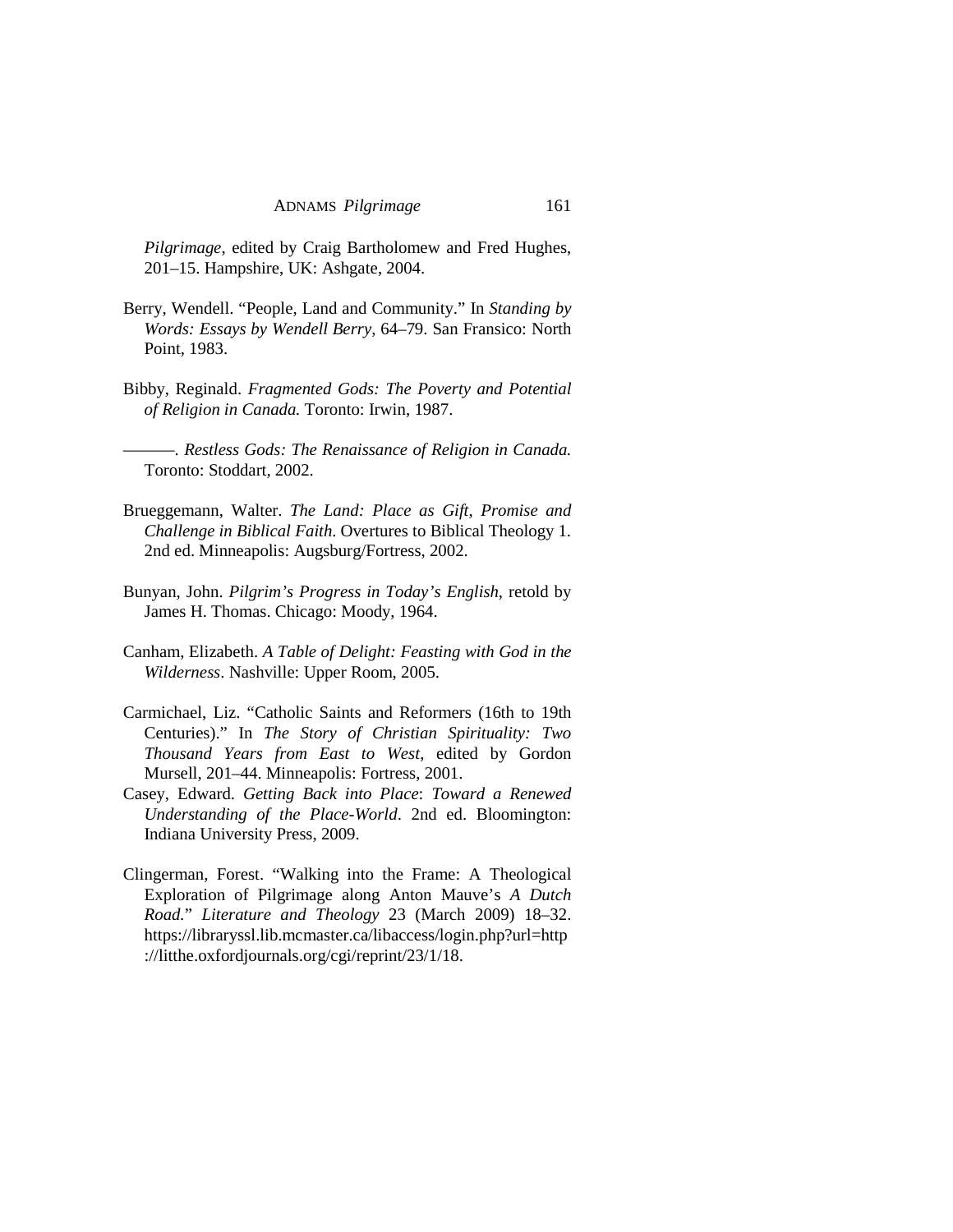- Cragg, Kenneth. "Jesus, Jerusalem and Pilgrimage Today." In *Explorations in a Christian Theology of Pilgrimage*, edited by Craig Bartholomew and Fred Hughes, 1–16. Hampshire, UK: Ashgate, 2004.
- De Caussade, Jean-Pierre. *The Sacrament of the Present Moment*, translated by Kitty Muggeridge. New York: HarperSanFrancisco, 1982.
- Duncan, David James. "Strategic Withdrawal: A Tool for Restoration." *Orion* (Summer 2000) 13–14.
- Dyas, Dee. "Medieval Patterns of Pilgrimage: A Mirror for Today?" In *Explorations in a Christian Theology of*  Pilgrimage, edited by Craig Bartholomew and Fred Hughes, 92–109. Hampshire, UK: Ashgate, 2004.
- Franks, Anne, and John Meteyard. "Liminality: The Transforming Grace of In-between Places." *Journal of Pastoral Care and Counseling* 61 (Fall 2007) 215–22.
- Hawkins, Greg L., and Cally Parkinson. *Reveal: Where Are You?* Barrington, IL: Willow Creek Resources, 2007.
- Hudson, Trevor. *A Mile in My Shoes: Cultivating Compassion.*  Nashville: Upper Room, 2005.
- Inge, John. *A Christian Theology of Place*. Explorations in Practical, Pastoral and Empirical Theology. Hampshire, UK: Ashgate, 2003.
- Jamieson, Alan. *A Churchless Faith; Faith Journeys beyond the Churches*. London, SPCK: 2002.
- Jones, W. Paul. *A Season in the Desert: Making Time Holy.*  Brewster, MA: Paraclete, 2000.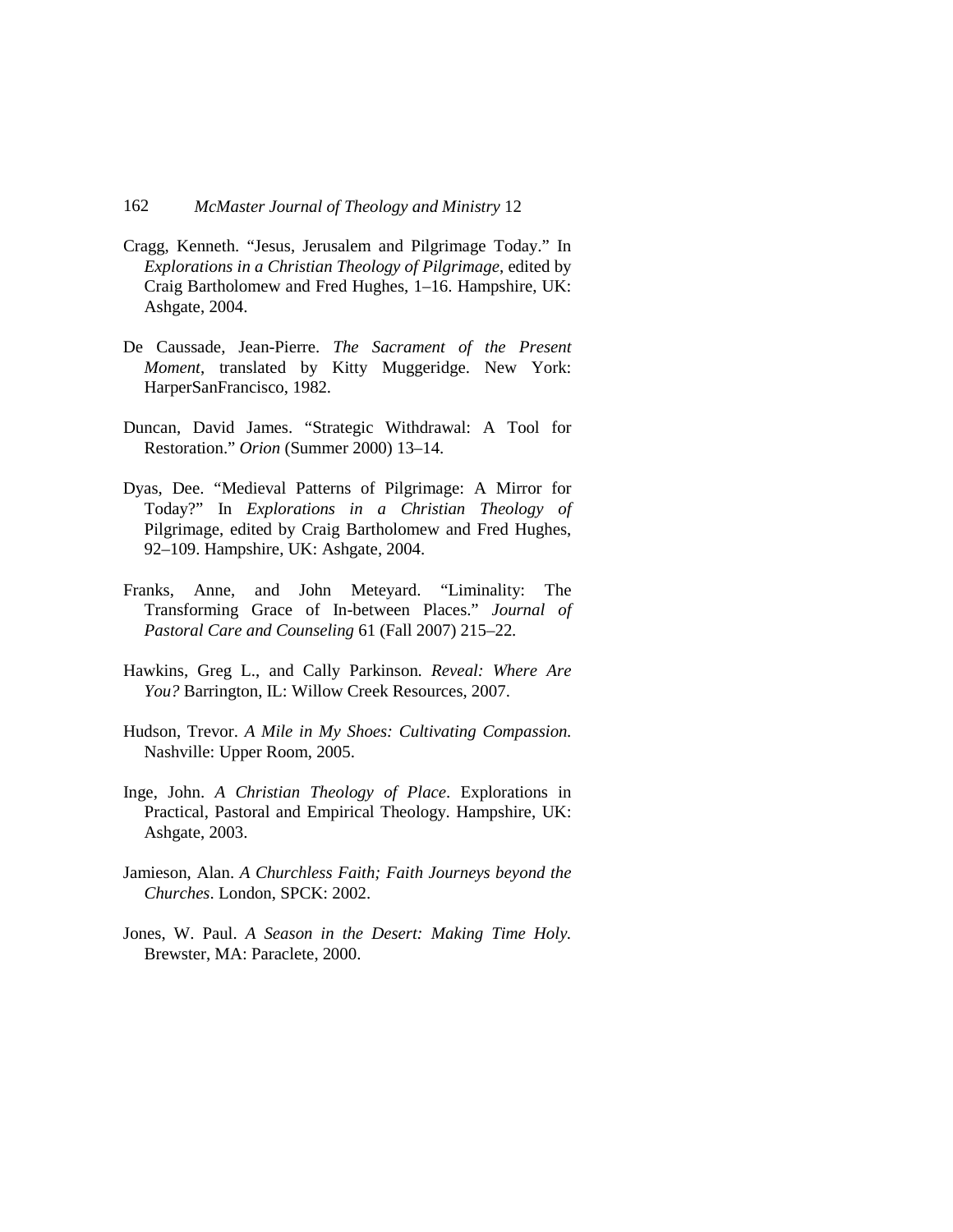- Lane, Belden. *The Solace of Fierce Landscapes: Exploring Desert and Mountain Spirituality.* New York: Oxford University Press, 1998.
- Lasch, Christopher. *The Culture of Narcissism: American Life in an Age of Diminishing Expectations.* New York: Norton, 1978.
- Manning, Brennan. *Ruthless Trust: The Ragamuffin's Path to God.* New York: HarperSanFrancisco, 2002.
- Marshall, I. H. "Philippians." In *New Dictionary of Biblical Theology: Exploring the Unity and Diversity of Scripture*, edited by T. Desmond Alexander et al., 319–22. Leicester, UK: Inter-Varsity; Downers Grove, IL: InterVarsity, 2000.
- Martin, Ralph P. *Philippians.* New Century Bible Commentary. Grand Rapids: Eerdmans, 1980.
- McConville, Gordon. "Pilgrimage and 'Place': An Old Testament View." In *Explorations in a Christian Theology of Pilgrimage*, edited by Craig Bartholomew and Fred Hughes, 17–28. Hampshire, UK: Ashgate, 2004.
- Mulholland, M. Robert. *Invitation to a Journey: A Road Map for Spiritual Formation.* Downers Grove, IL: InterVarsityPress, 1993.
- Nouwen, Henri. *Lifesigns: Intimacy, Fecundity, and Ecstasy in Christian Perspective*. New York: Doubleday, 1986.
- "Pilgrim, Pilgrimage." In *Dictionary of Biblical Imagery*, edited by Leland Ryken et al., 643–45. Downers Grove, IL: InterVarsity, 1998.
- Posterski, Donald, and Irwin Barker. *Where's a Good Church?: Canadians Respond from the Pulpit, Podium and Pew*. Winfield, BC: Wood Lake Books, 1993.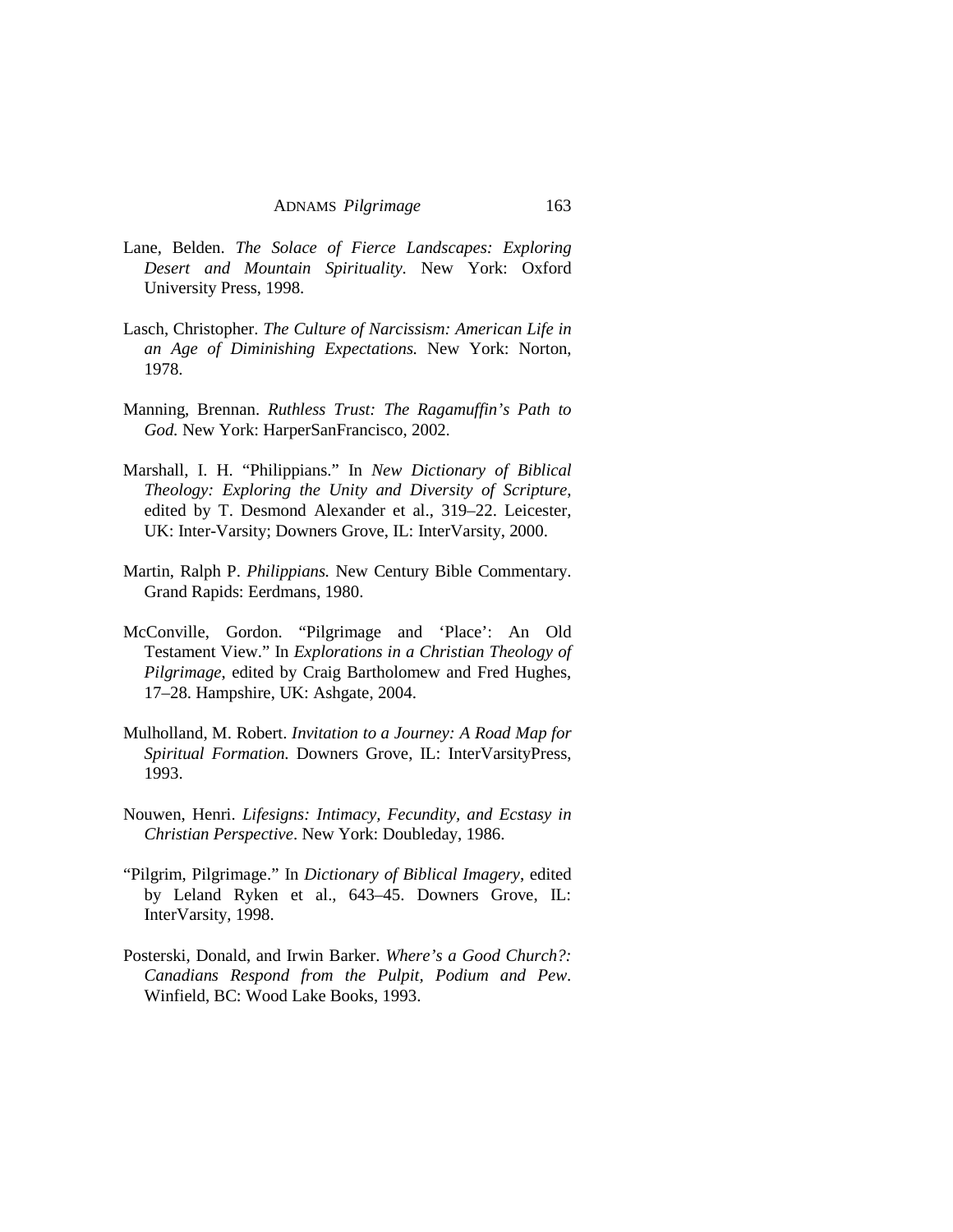- Rienecker, Fritz. *A Linguistic Key to the Greek New Testament.*  II. *Romans-Revelation*. Translated and revised by Cleon L. Rogers, Jr. Grand Rapids: Zondervan, 1980.
- Robinson, Martin. "Pilgrimage and Mission." In *Explorations in a Christian Theology of Pilgrimage*, edited by Craig Bartholomew and Fred Hughes, 170–83. Hampshire, UK: Ashgate, 2004.
- Savin, Olga, translator. *The Way of a Pilgrim and The Pilgrim Continues His Way*. No author. Boston: Shambhala, 2001.
- Taylor, Charles. *The Malaise of Modernity*. CBC Massey Lecture Series. Toronto: Anansi, 1991.
- Tidball, Derek. "The Pilgrim and the Tourist: Zygmunt Bauman and Postmodern Identity." In *Explorations in a Christian Theology of Pilgrimage*, edited by Craig Bartholomew and Fred Hughes, 184–200. Hampshire, UK: Ashgate, 2004.
- Wells, David F. *Losing Our Virtue: Why the Church Must Recover Its Moral Vision.* Grand Rapids and Cambridge, UK: Eerdmans, 1998.
- *Westminster Shorter Catechism (1647).* No pages. Online: http://www.ccel.org/creeds/westminster-shorter-cat.html.
- Whitehead, James D. "The Practical Play of Theology." In *Formation and Reflection: The Promise of Practical Theology* , edited by Lewis S. Mudge and James N. Poling, 36–54. Minneapolis: Fortress, 2009.
- Wiederkehr, Macrina. *Seasons of Your Heart: Prayers and Reflections.* Rev. ed. New York: HarperCollins, 1991.
- Wright, N. T. *After You Believe: Why Christian Character Matters.* New York: HarperCollins, 2010.